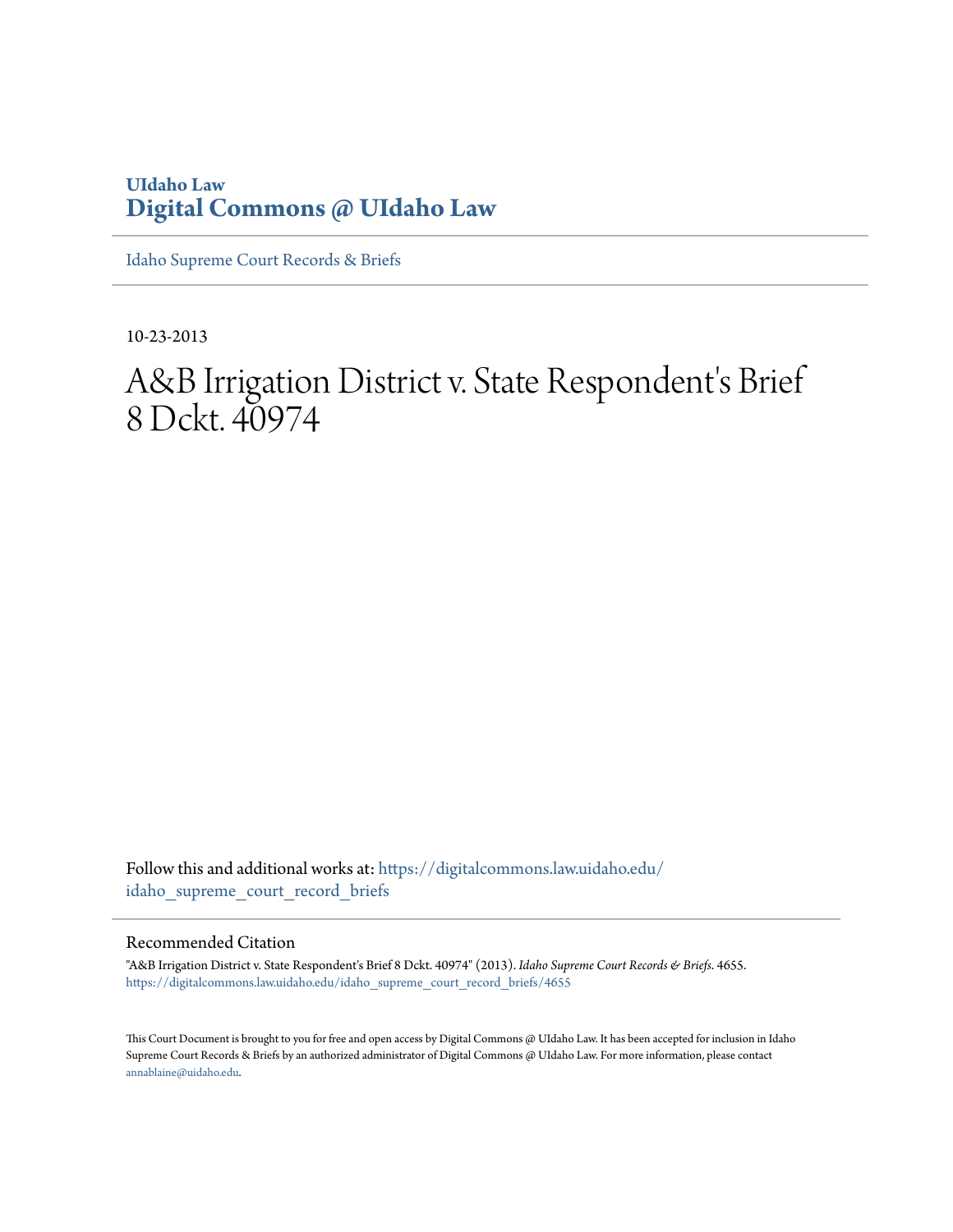# **In the Supreme Court of the State of Idaho**

IN RE SRBA, CASE No. 39576, SUBCASE 00-91017 (BASIN-WIDE ISSUE 17 -DOES IDAHO LAW REQUIRE A REMARK TO 'REFILL', UNDER PRIORITY, SPACE VACATED FOR FLOOD CONTROL).

A & B IRRIGATION DIST., AMERICAN FALLS RESERVOIR DIST. #2, BURLEY IRRIGATION DIST., MILNER IRRIGATION DIST., MINIDOKA IRRIGATION DIST., NORTH SIDE CANAL CO., TWIN FALLS CANAL CO.,

Appellants

v.

STATE OF IDAHO, UNITED STATES OF AMERICA, BOISE PROJECT BOARD OF CONTROL, ABERDEEN-AMERICAN FALLS GROUND WATER DIST., ABERDEEN-SPRINGFIELD CANAL CO., BINGHAM GROUND WATER DIST., BONNEVILLE-JEFFERSON GROUND WATER DIST., JEFFERSON-CLARK GROUND WATER DIST., MADISON GROUND WATER DIST., MAGIC VALLEY GROUND WATER DIST., NORTH SNAKE GROUND WATER DIST., BLACK CANYON IRRIGATION DIST., NEW YORK IRRIGATION DIST., BIG WOOD CANAL CO., BALLENTYNE DITCH CO., BOISE VALLEY IRRIGATION DITCH CO., CANYON COUNTY WATER CO., EUREKA WATER CO., FARMERS' CO-OPERATIVE DITCH CO., MIDDLETON IRRIGATION ASSN., INC., MIDDLETON MILL DITCH CO., NAMPA & MERIDIAN IRRIGATION DIST., NEW DRY CREEK DITCH CO., PIONEER DITCH CO., SETTLERS IRRIGATION DIST., SOUTH BOISE WATER CO., THURMAN MILL DITCH CO., IDAHO POWER CO., FREMONT-MADISON GROUND WATER DIST., IDAHO IRRIGATION DIST., UNITED CANAL CO., CITY OF POCATELLO, UNITED WATER IDAHO INC., PIONEER IRRIGATION DIST.,

| Respondents                     | Reco<br>Streets<br>Matatananan di pampangan perbentukan dan menya                                                                                                                                  |
|---------------------------------|----------------------------------------------------------------------------------------------------------------------------------------------------------------------------------------------------|
|                                 | uu i                                                                                                                                                                                               |
| BOISE PROJECT BOARD OF CONTROL, | A MARKA SHOLD REPORTED TO A 49 YO F AND RELEASED FOR THE RESIDENCE OF A STATE OF CONTRACTOR<br>For 1<br>500mmmm/absorption/interactions/content/content/programs/absorption-absorption-absorption- |

Appellant

v.

STATE OF IDAHO, UNITED STATES OF AMERICA, AMERICAN FALLS RESERVOIR DIST. No.2, ABERDEEN-AMERICAN FALLS GROUND WATER DIST., ABERDEEN-SPRINGFIELD CANAL CO., BINGHAM GROUND WATER DIST., BONNEVILLE-JEFFERSON GROUND WATER DIST., JEFFERSON CLARK GROUND WATER DIST., MADISON GROUND WATER DIST., MAGIC VALLEY GROUND WATER DIST., NORTH SNAKE GROUND WATER DIST., BLACK CANYON IRRIGATION DIST., BIG WOOD CANAL CO., BALLENTYNE DITCH CO., BOISE VALLEY IRRIGATION DITCH CO., CANYON COUNTY WATER CO., EUREKA WATER CO., FARMERS ' CO-OPERATIVE DITCH CO., MIDDLETON IRRIGATION ASSN., INC., MIDDLETON MILL DITCH CO., NAMPA & MERIDIAN IRRIGATION DIST., NEW DRY CREEK DITCH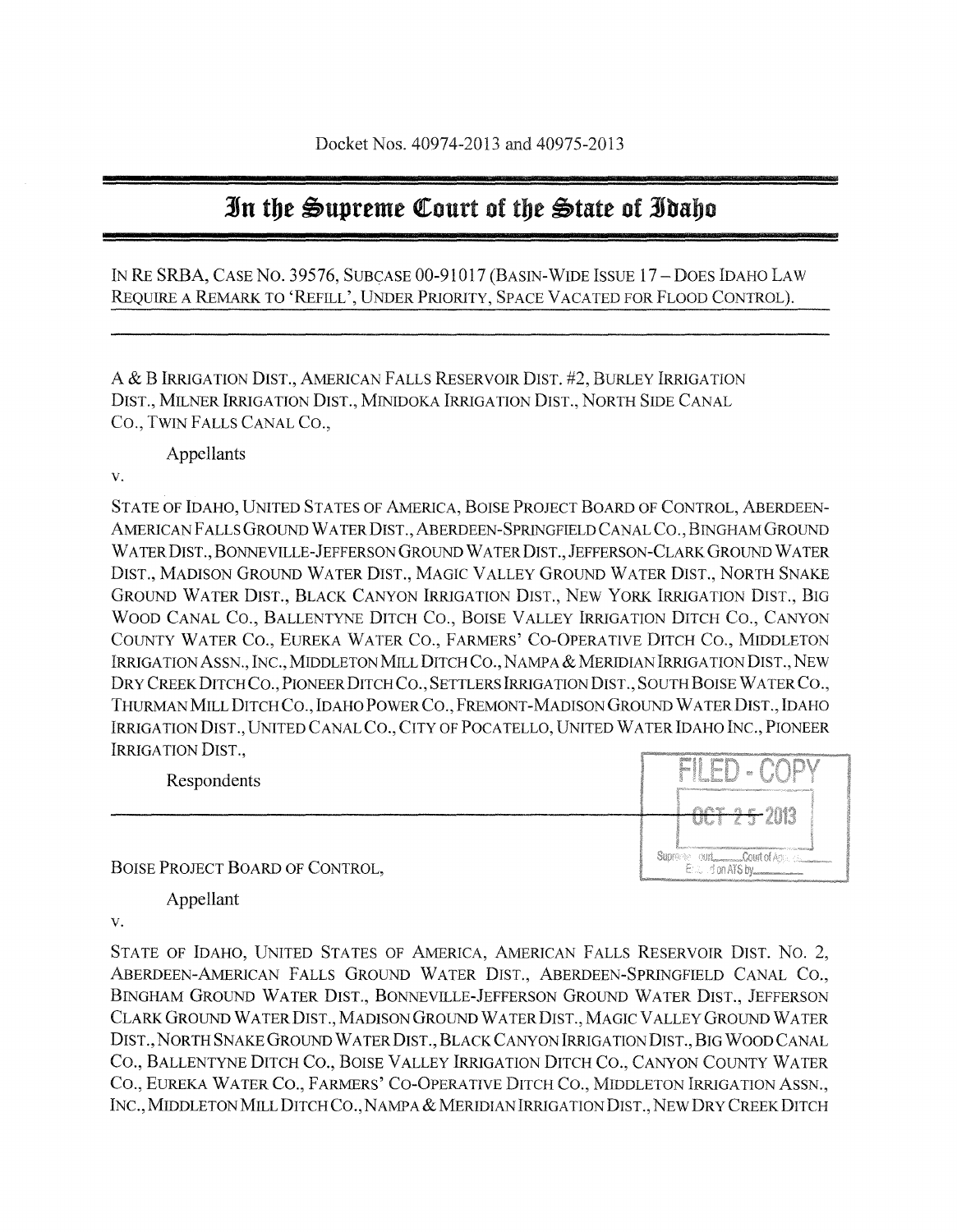CO., PIONEER DITCH CO., SETTLERS IRRIGATION DIST., SOUTH BOISE WATER CO., THURMAN MILL DITCH CO., IDAHO POWER CO., FREMONT-MADISON GROUND WATER DIST., IDAHO IRRIGATION DIST., UNITED CANAL CO., CITY OF POCATELLO, UNITED WATER IDAHO INC., A&B IRRIGATION DIST., BURLEY IRRIGATION DIST., MILNER IRRIGATION DIST., NORTH SIDE CANAL CO., TWIN FALLS CANAL CO., MINIDOKA IRRIGATION DIST., PIONEER IRRIGATION DIST.,

Respondents

### RESPONSE BRIEF OF UPPER VALLEY WATER USERS

Appeal from the District Court of the Fifth Judicial District of The State of Idaho, in and for the County of Twin Falls, Honorable Eric J. Wildman, District Judge, Presiding

Ray W. Rigby [ISB No. 613] Jerry R. Rigby [ISB No. 2470] Tyler 1. Salvesen [ISB No. 8051] Rigby, Andrus & Rigby, Chtd. 25 N. 2nd E. P.O. Box 250 Rexburg, ID 83440 Telephone: 208-356-3633 Facsimile: 208-356-0768 *Counsel for Respondent Upper Valley Water Users* 

John K. Simpson [ISB No. 4242] Travis L. Thompson [ISB No. 6168] Paul L. Arrington [ISB No. 7198] BARKER ROSHOLT & SIMPSON LLP 195 River Vista PI, Ste 204 Twin Falls ID 83301-3029 Telephone: 208-733-0700 Facsimile: 208-735-2444 *Counsel for Appellants A&B Irrigation Dist., Burley Irrigation Dist., Milner Irrigation Dist., North Side Canal Co, and Twin Falls Canal Co.* 

W. Kent Fletcher [ISB No. 2248] FLETCHER LAW OFFICE PO Box 248 Burley, ID 83318 Telephone: 208-678-3250 Facsimile: 208-878-2548 *Counsel for Appellants American Falls Reservoir Dist.,* #2 *and Minidoka Irrigation Dist.* 

Albert P. Barker [ISB No. 2867] Shelley M. Davis [ISB No. 6788] BARKER ROSHOLT & SIMPSON, LLP 1010 W Jefferson St, Ste 102 Boise ID 83702 Telephone: 208-336-0700 Facsimile: 208-344-6034 *Counsel for Appellant Boise Project Board of Control* 

Christopher H. Meyer [ISB No. 4461] Michael P. Lawrence [ISB No. 7288] GIVENS PURSLEY LLP 601 W Bannock St Boise, ID 83702 Telephone: 208-388-1200 Facsimile: 208-388-1300 *Counsel for Respondent United Water Idaho Inc.* 

Additional counsel listed on certificate of service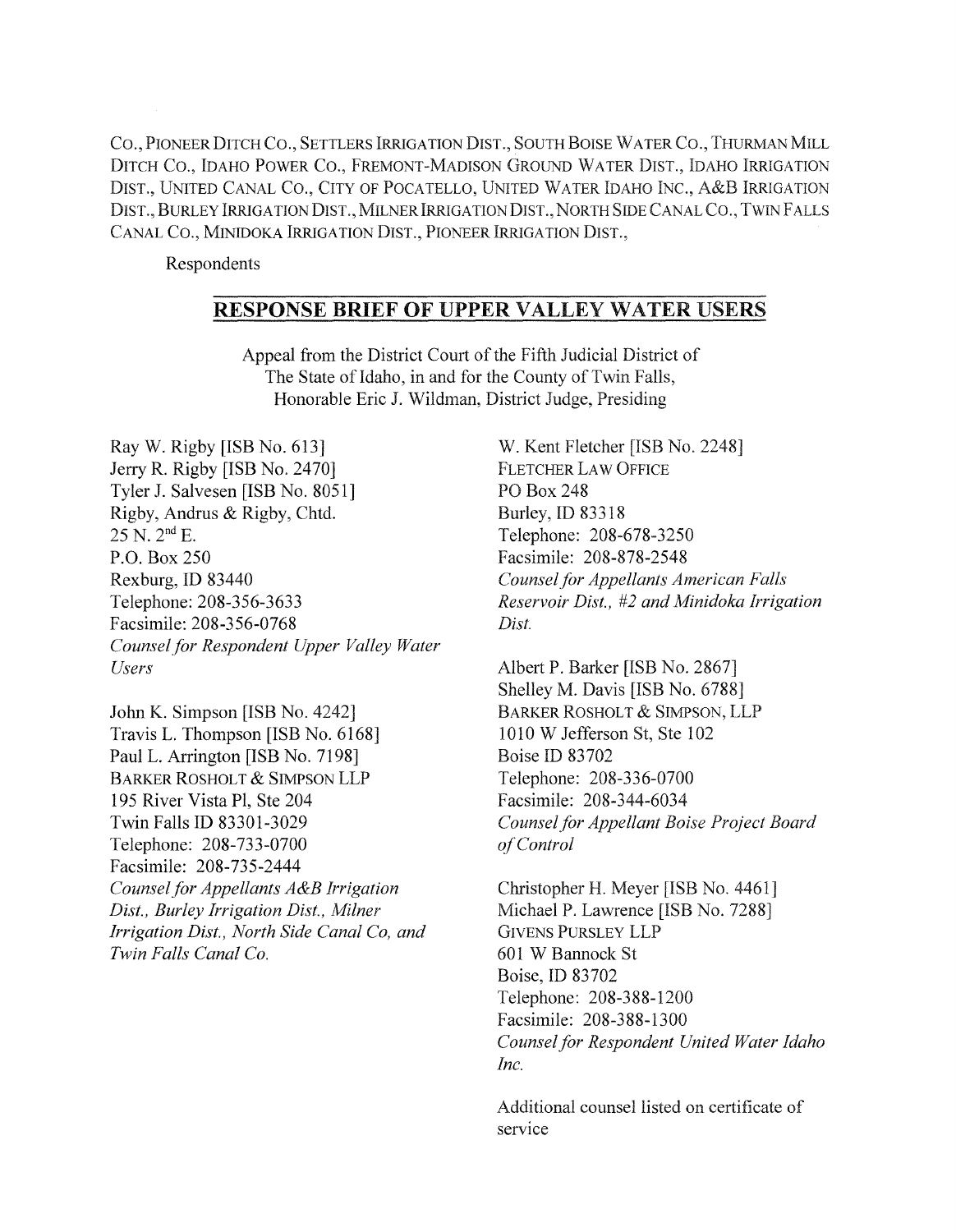# **In tbt** ~uprtmt ~ourt **of tbt** ~tatt **of Jbabo**

IN RE SRBA, CASE No. 39576, SUBCASE 00-91017 (BASIN-WIDE ISSUE 17 -DOES IDAHO LAW REQUIRE A REMARK TO 'REFILL', UNDER PRIORITY, SPACE VACATED FOR FLOOD CONTROL).

A & B IRRIGATION DIST., AMERICAN FALLS RESERVOIR DIST. #2, BURLEY IRRIGATION DIST., MILNER IRRIGATION DIST., MINIDOKA IRRIGATION DIST., NORTH SIDE CANAL CO., TWIN FALLS CANAL CO.,

Appellants

v.

STATE OF IDAHO, UNITED STATES OF AMERICA, BOISE PROJECT BOARD OF CONTROL, ABERDEEN-AMERICAN FALLS GROUND W ATERDIST., ABERDEEN-SPRINGFIELD CANAL CO., BINGHAM GROUND W ATERDIST., BONNEVILLE-JEFFERSON GROUND W ATERDIST., JEFFERSON-CLARK GROUND WATER DlST., MADISON GROUND WATER DIST., MAGIC V ALLEY GROUND WATER DIST., NORTH SNAKE GROUND WATER DIST., BLACK CANYON IRRIGATION DIST., NEW YORK IRRIGATION DIST., **BIG**  WOOD CANAL CO., BALLENTYNE DITCH CO., BOISE V ALLEY IRRIGATION DITCH CO., CANYON COUNTY WATER CO., EUREKA WATER CO., FARMERS' CO-OPERATIVE DITCH CO., MIDDLETON IRRIGATION ASSN., INC., MIDDLETON MILL DITCH CO., NAMPA & MERIDIAN IRRIGATION DIST., NEW DRY CREEK DITCH Co., PIONEER DITCH CO., SETTLERS IRRIGATION DIST., SOUTH BOISE WATER CO., THURMAN MILL DITCH CO., IDAHO POWERCO., FREMONT-MADISON GROUND WATERDIST.,IDAHO IRRIGATION DlST., UNITED CANAL CO., CITY OF POCATELLO, UNITED WATER IDAHO INC., PIONEER IRRIGATION DIST.,

Respondents

BOISE PROJECT BOARD OF CONTROL,

Appellant

v.

STATE OF IDAHO, UNITED STATES OF AMERICA, AMERICAN FALLS RESERVOIR DIST. NO.2, ABERDEEN-AMERICAN FALLS GROUND WATER DIST., ABERDEEN-SPRINGFIELD CANAL CO., BINGHAM GROUND WATER DIST., BONNEVILLE-JEFFERSON GROUND WATER DIST., JEFFERSON CLARK GROUND WATER DIST., MADISON GROUND WATER DIST., MAGIC VALLEY GROUND WATER DIST., NORTH SNAKE GROUND WATER DIST., BLACK CANYON IRRIGATION DIST., BIG WOOD CANAL CO., BALLENTYNE DITCH CO., BOISE VALLEY IRRIGATION DITCH CO., CANYON COUNTY WATER CO., EUREKA WATER CO., FARMERS' CO-OPERATIVE DITCH CO., MIDDLETON IRRIGATION ASSN., INC., MIDDLETON MILL DITCH CO., NAMPA & MERIDIAN IRRIGATION DIST., NEW DRY CREEK DITCH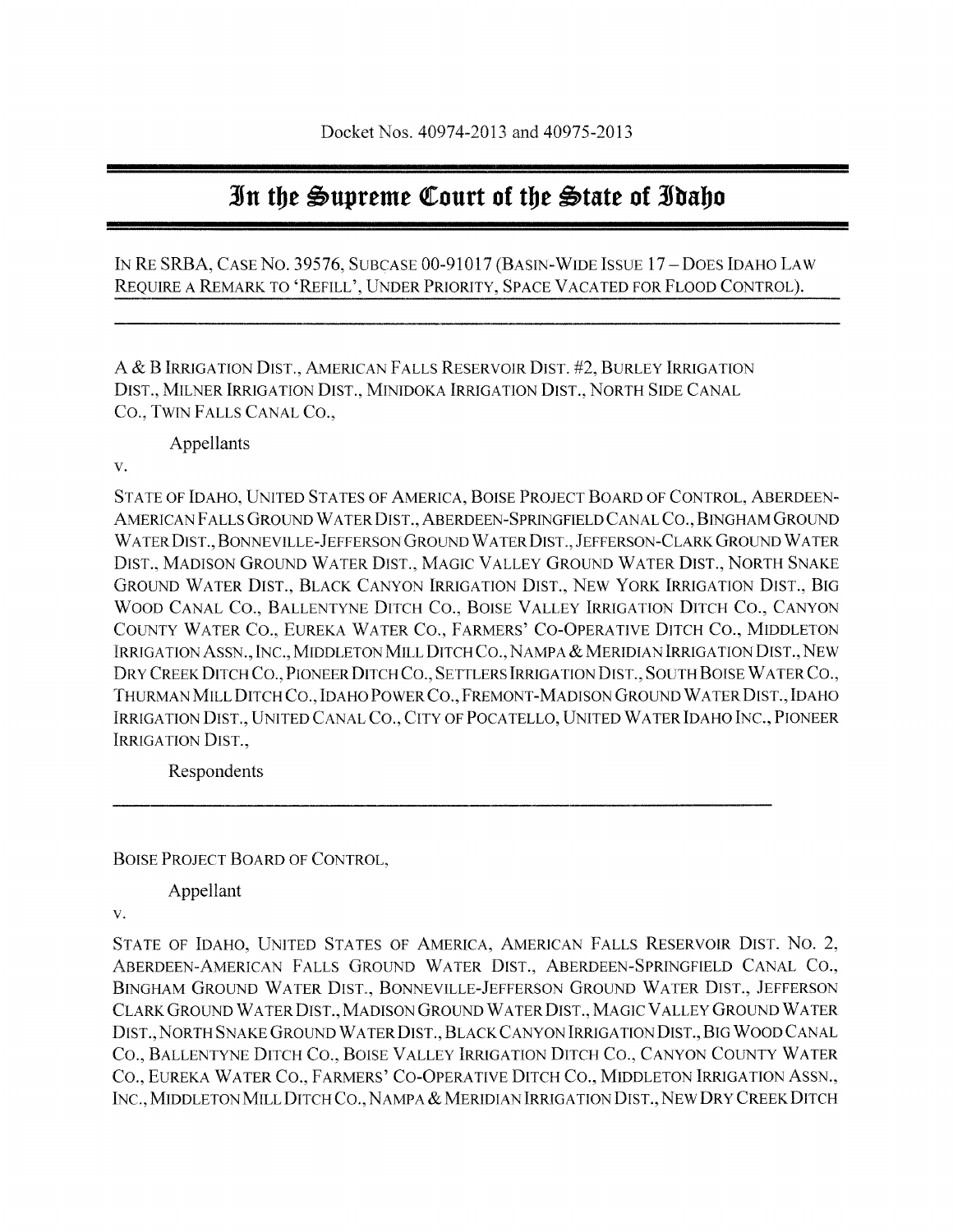CO., PIONEER DITCH CO., SETTLERS IRRIGATION DIST., SOUTH BOISE WATER CO., THURMAN MILL DITCH CO., IDAHO POWER CO., FREMONT-MADISON GROUND WATER DIST., IDAHO IRRIGATION DIST., UNITED CANAL CO., CITY OF POCATELLO, UNITED WATER IDAHO INC., A&B IRRIGATION DIST., BURLEY IRRIGATION DIST., MILNER IRRIGATION DIST., NORTH SIDE CANAL CO., TWIN FALLS CANAL CO., MINIDOKA IRRIGATION DIST., PIONEER IRRIGATION DIST.,

Respondents

### **RESPONSE BRIEF OF UPPER VALLEY WATER USERS**

Appeal from the District Court of the Fifth Judicial District of The State of Idaho, in and for the County of Twin Falls, Honorable Eric J. Wildman, District Judge, Presiding

Ray W. Rigby [ISB No. 613] Jerry R. Rigby [ISB No. 2470] Tyler J. Salvesen [ISB No. 8051] Rigby, Andrus & Rigby, Chtd. 25 N. 2nd E. P.O. Box 250 Rexburg, ID 83440 Telephone: 208-356-3633 Facsimile: 208-356-0768 *Counsel for Respondent Upper Valley Water Users* 

John K. Simpson [ISB No. 4242] Travis L. Thompson [ISB No. 6168] Paul L. Arrington [ISB No. 7198] BARKER ROSHOLT & SIMPSON LLP 195 River Vista PI, Ste 204 Twin Falls ID 83301-3029 Telephone: 208-733-0700 Facsimile: 208-735-2444 *Counsel for Appellants A&B Irrigation Dist., Burley Irrigation Dist., Milner Irrigation Dist., North Side Canal Co, and Twin Falls Canal Co.* 

W. Kent Fletcher [ISB No. 2248] FLETCHER LAW OFFICE PO Box 248 Burley, ID 83318 Telephone: 208-678-3250 Facsimile: 208-878-2548 *Counsel for Appellants American Falls Reservoir Dist.,* #2 *and Minidoka Irrigation Dist.* 

Albert P. Barker [ISB No. 2867] Shelley M. Davis [ISB No. 6788] BARKER ROSHOLT & SIMPSON, LLP 1010 W Jefferson St, Ste 102 Boise ID 83702 Telephone: 208-336-0700 Facsimile: 208-344-6034 *Counselfor Appellant Boise Project Board of Control* 

Christopher H. Meyer [ISB No. 4461] Michael P. Lawrence [ISB No. 7288] GIVENS PURSLEY LLP 601 W Bannock St Boise, ID 83702 Telephone: 208-388-1200 Facsimile: 208-388-1300 *Counsel for Respondent United Water Idaho Inc.* 

Additional counsel listed on certificate of service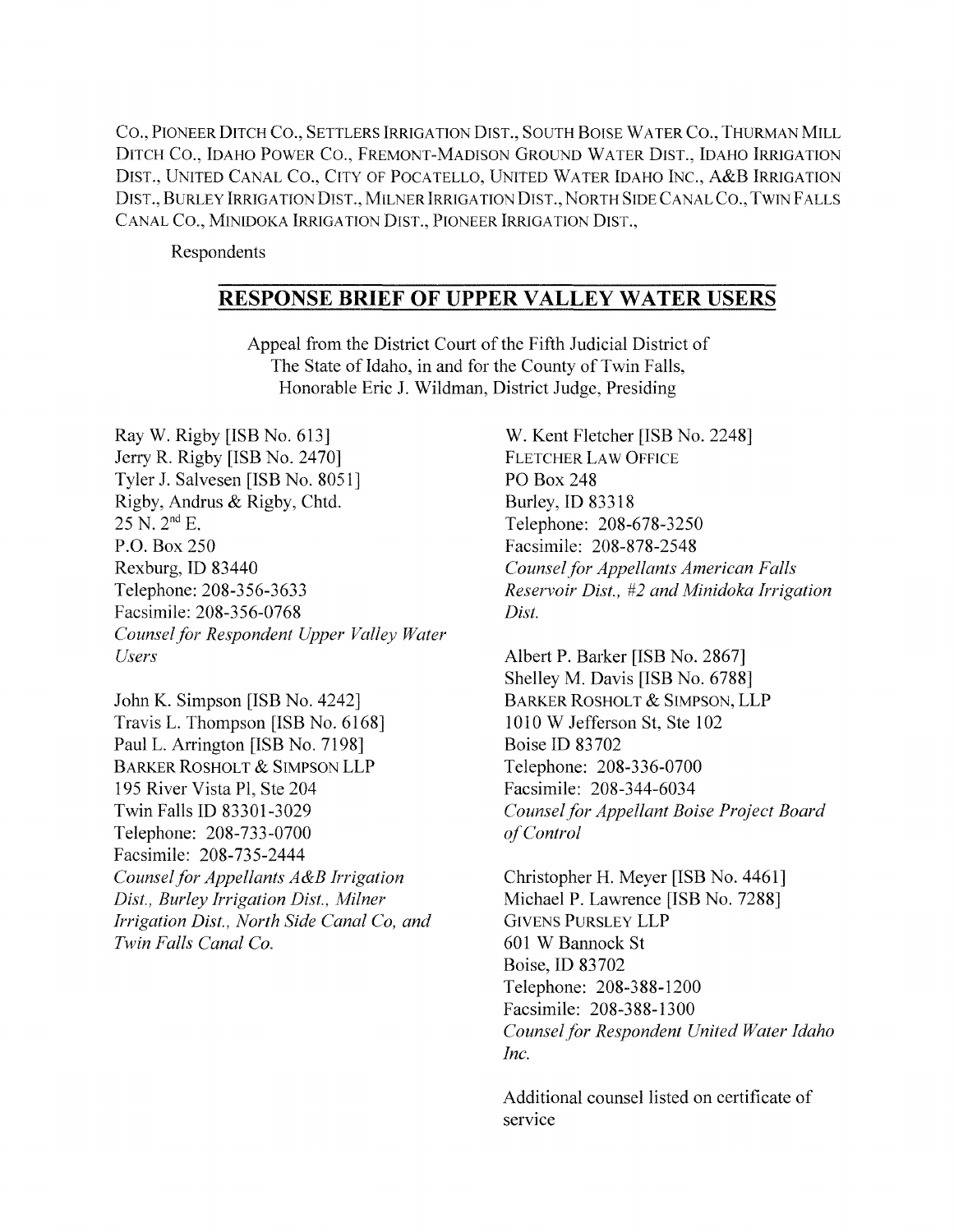# TABLE OF CONTENTS

# Page

| $I_{\cdot}$ |                                                                                                                                                            |
|-------------|------------------------------------------------------------------------------------------------------------------------------------------------------------|
| II.         |                                                                                                                                                            |
|             |                                                                                                                                                            |
| 1.          |                                                                                                                                                            |
| 2.          | If a storage right holder is allowed only one priority fill under its water<br>right, may it nevertheless divert and store additional water if such refill |
| 3.          | Should the ability to refill, not under priority, be memorialized in the<br>element portion of the Partial Decrees to such rights in the Snake River       |
|             |                                                                                                                                                            |
| I.          |                                                                                                                                                            |
| II.         | The District Court's Decision to Limit Storage Water Rights to One                                                                                         |
| III.        | Initial Fill of a Storage Water Right is Complete When the Total<br>Quantity That Has Been Accounted to Storage Equals the Decreed Quantity                |
| IV.         | Once a Storage Right Holder has Filled Once Under Priority, It May<br>Refill Outside of Priority if Such Refill Does Not Impair Other Water                |
| V.          | The Right of Non-Priority Refill Should be Memorialized in the Element<br>Portion of the Partial Decrees in the Snake River Basin Adjudication and         |
|             | <b>CONCLUSION</b>                                                                                                                                          |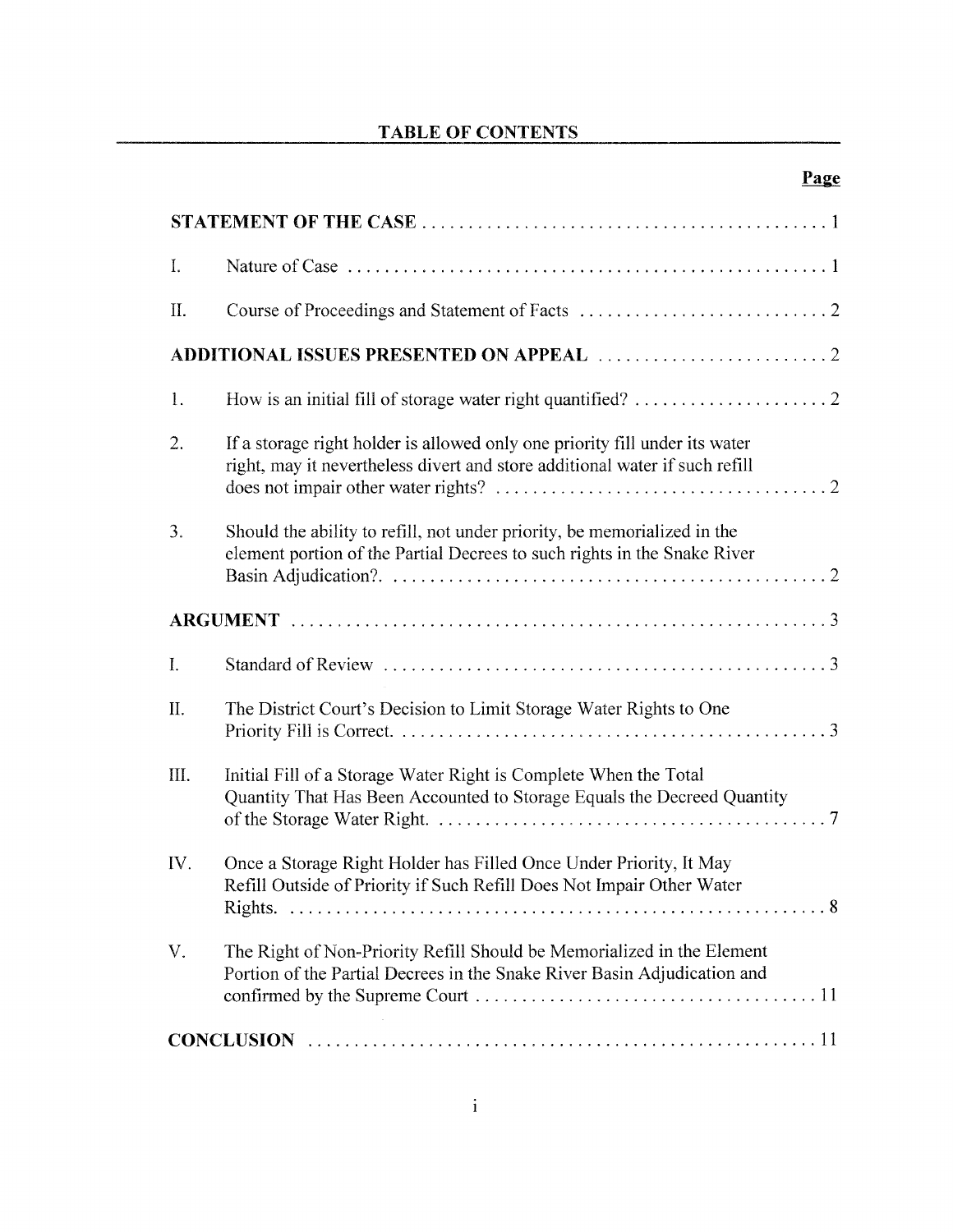### I. **TABLE OF CASES AND AUTHORITIES**

# **CASES**

| A&B Irr. Dist. v. Idaho Conservation, 131 Idaho 411, 416, 958 P.2d 568, 573  4,5     |
|--------------------------------------------------------------------------------------|
| Barron v. Idaho Dep't of Water Res., 135 Idaho 414, 4520, 18 P.3d 219, 225 (2001)  4 |
|                                                                                      |
| Idaho Dep't of Health and Welfare v. McCormick,                                      |
|                                                                                      |

# **STATUTES**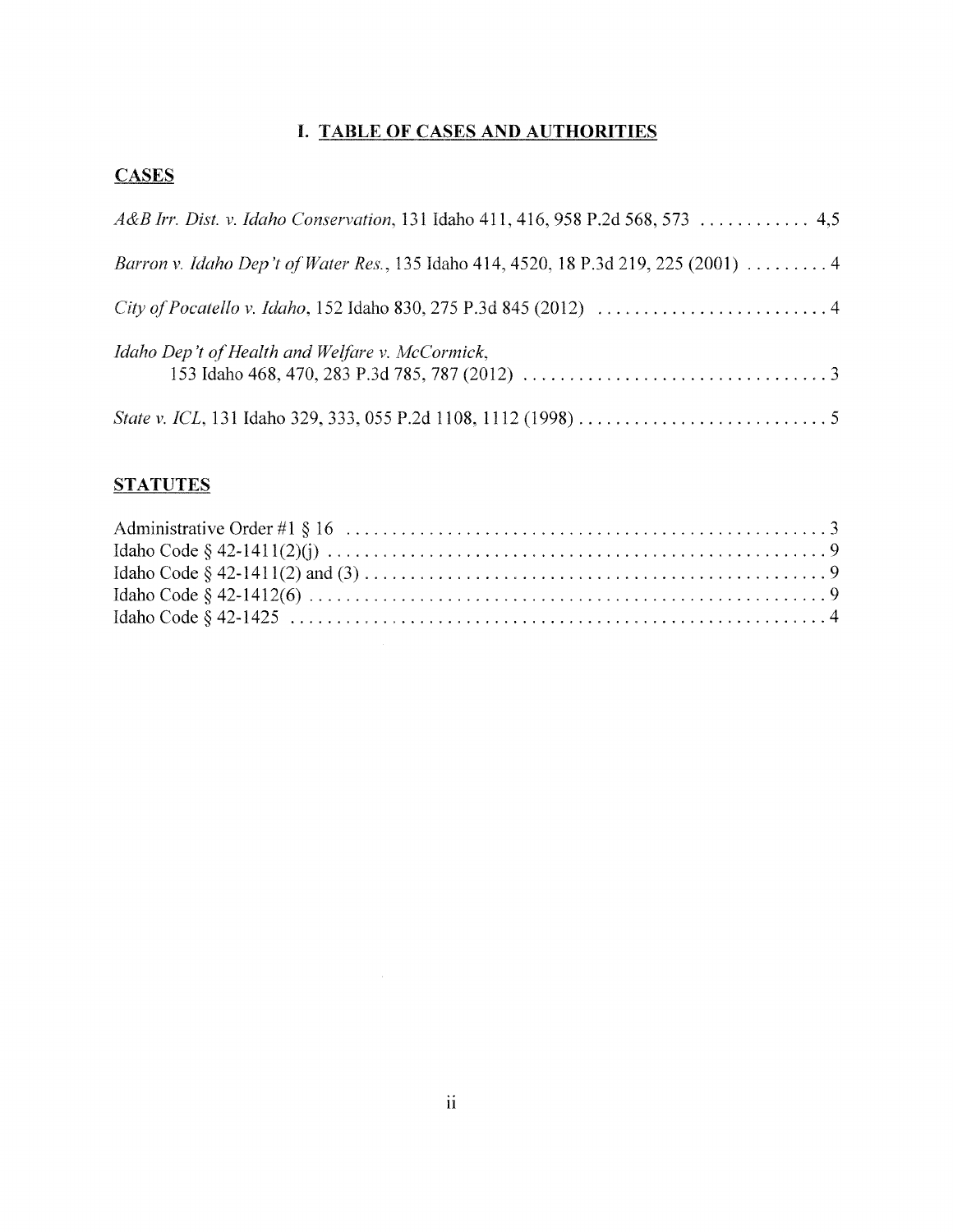#### STATEMENT **OF THE** CASE

This case is an appeal from District Judge Eric J. Wildman's *Memorandum Decision*  issued on Basin-Wide Issue 17 (R. 883-99). This brief is Fremont Madison Irrigation District, Blackfoot Irrigation District and Idaho Irrigation District's, (hereinafter the Upper Valley Water Users, or "UVWU") response to *Appellant's Opening Brief ("Project Brief')* filed by Appellant Boise Project Board of Control ("Boise Project"), and to the *Surface Water Coalition's Opening Brief ("Coalition Brief')* filed by A & B Irrigation District, et al. ("Surface Water Coalition"). We refer to the Boise Project and the Surface Water Coalition collectively as "Appellants."

#### **I.** Nature of **the** Case

The District Court designated "Basin-Wide Issue 17" as "Does Idaho law require a remark authorizing storage rights to "refill," under priority, space vacated for flood control?" and directed the parties to address "whether Idaho law authorizes the refill of a storage right, under priority, where water diverted under that right is released for flood control,?" *Order Designating Basin-Wide Issue* (Sept. 21, 2012)("Order"), at 5,9.

The District Court ruled that a storage right holder may only take, in priority, what is allowed under the right, stating:

The Court holds that under the prior appropriation doctrine as established under Idaho law, a senior storage right holder may not refill his storage water right under priority before junior appropriators satisfy their water rights once.

#### *Memorandum Decision* at 13 (R. 895).

Therefore, once an initial fill of a storage water right is reached, a storage right holder may refill an amount of water not attached to a priority date, so long as such refill occurs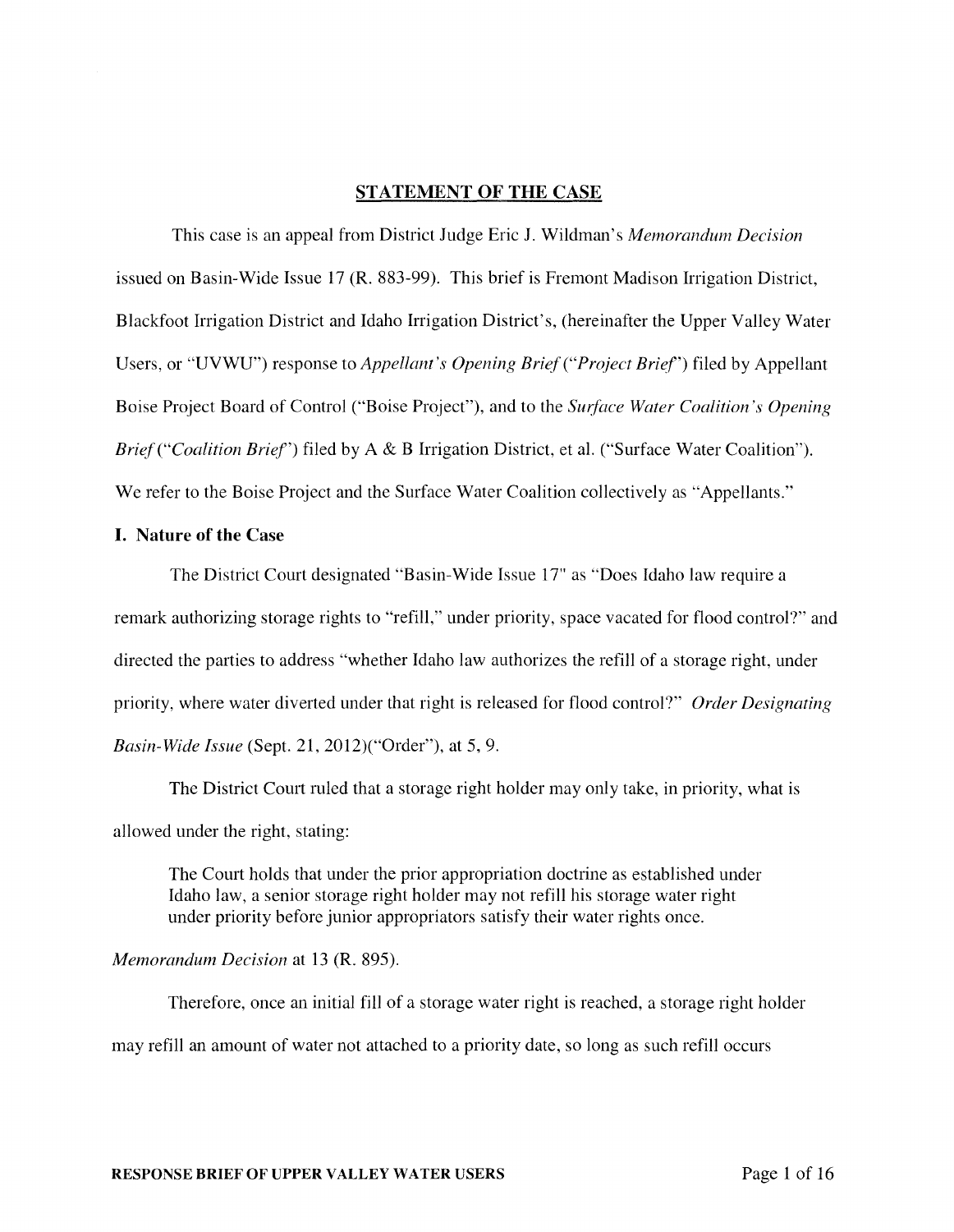incidental to that water right, based solely on the availability of excess water. If the refill is only incidental to the water right, it cannot be an enlargement of the right, and is appropriate. As such, non-priority refill should be memorialized in the element portion of the Partial Decrees to such rights in the Snake River Basin Adjudication

#### II. Course of Proceedings and Statement of Facts

The UVWU are comprised of representative storage water right holders, or approximately 34% of storage water right holders which divert from the Snake River and its tributaries above Blackfoot, Idaho, and above Milner Dam. UVWU agrees with the State of Idaho's assessment that Appellants' briefs ignore many of the proceedings relevant to this appeal, and hereby adopts and incorporates into this brief the State's Course of Proceedings and Statement of Facts.

#### ADDITIONAL ISSUES PRESENTED ON APPEAL

In addition to the five issues identified in briefs filed by Appellants, the UVWU identify the following issues:

- 1. How is an initial fill of a storage water right quantified?
- 2. If a storage right holder is allowed only one priority fill under its water right, may it nevertheless divert and store additional water if such refill does not impair other water rights?
- 3. Should the ability to refill, not under priority, be memorialized in the element portion of the Partial Decrees to such rights in the Snake River Basin Adjudication?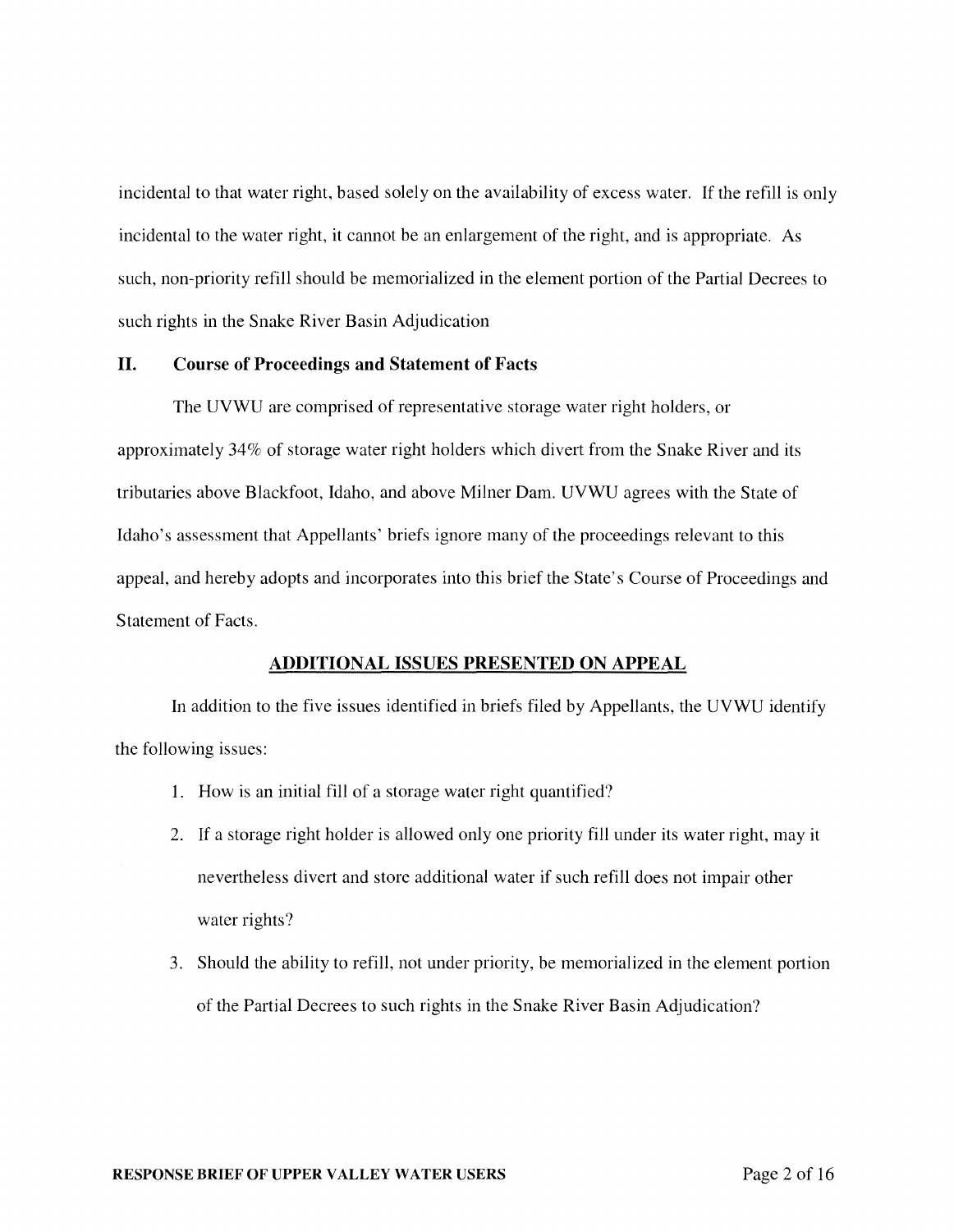#### ARGUMENT

#### I. Standard of Review

The question of designating a basin-wide issue in the SRBA is committed to the discretion of the District Court, and is reviewed for abuse of discretion. AO 1 § 16. This Court reviews questions of law *de novo. Idaho Dep't of Health and We(fare v. McCormick,* 153 Idaho 468,470,283 P.3d 785, 787 (2012).

### II. The District Court's Decision to Limit Storage Water Rights to One Priority Fill is Correct.

The District Court's answer to this basin-wide issue—"[d]oes Idaho law require a remark authorizing storage rights to "refill," under priority, space vacated for flood control?" was no. The District Court supported its decision stating that "under the prior appropriation doctrine as established under Idaho law, a senior storage water right holder may not refill his storage water right under priority before junior appropriators satisfy their water right once." *Memorandum Decision* at 13 (R. 895).

The District Court further held that "as soon as a storage right is filled it is no longer in priority." *Memorandum Decision* at 10 (R. 892). The court's opinion explained its decision using necessarily basic principles of water law:

The assertion that a senior storage right holder can "fill," or "satisfy," his water right multiple times under priority before an affected junior water right is satisfied once is contrary to the prior appropriation doctrine as established under Idaho law.

*Memorandum Decision* at 9-10 (R. 891-92).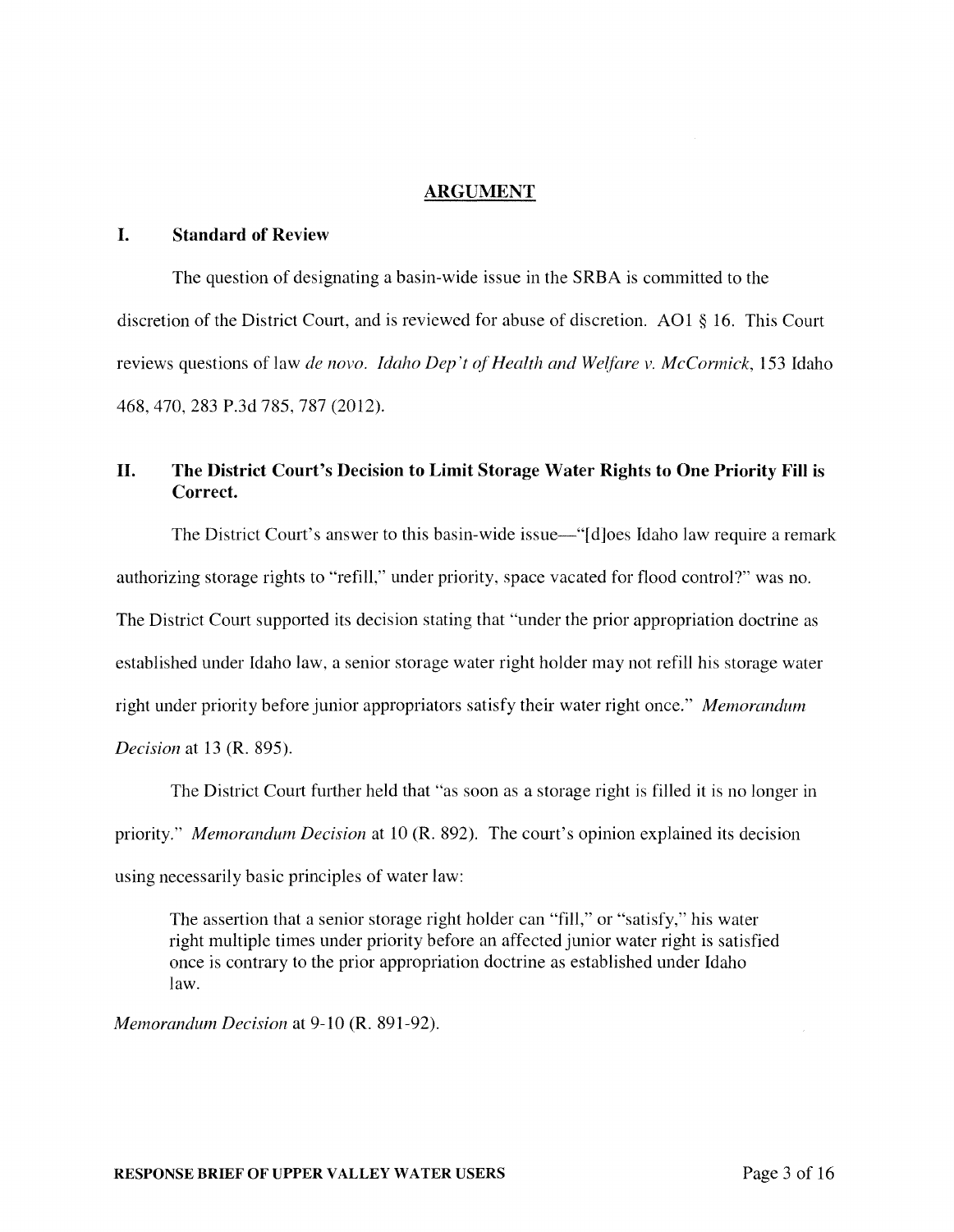Anytime a water user diverts more water than is allowed under a water right, an enlargement has occurred. The Idaho Supreme Court has defined an enlargement in simple terms, such as: "Enlargement includes increasing the amount of water diverted or consumed to accomplish the beneficial use." *Barron v. Idaho Dep't Of Water Res.,* 135 Idaho 414, 4520,18 P.3d 219, 225 (2001). While historical changes in a water right, such as a change in point of diversion or change in place of use, may be allowed as an accomplished transfer pursuant to I.C. § 42-1425, the Court has made it clear that an enlargement is not allowed under the accomplished transfer statute. *City of Pocatello v. Idaho,* 152 Idaho 830, 275 P.3d 845 (2012). Once an enlargement has taken place, water that would have been available for junior appropriators on the same system becomes unavailable, and a *per se* injury to those junior users exists. *Id.* 

To determine if a water right has been unlawfully enlarged, one need only look to the quantity allowed to be diverted under the water right, and then the amount actually diverted. If the diverted amount exceeds the allowed amount, an enlargement has occurred. Storage water rights, like all water rights, must contain a quantified diversion amount per year. The Court has held that water rights must be defined "in terms of quantity of water per year" *A&B Irr. Dist. v. Idaho Conservation League,* 131 Idaho 411, 416, 958 P.2d 568, 573 The UVWU are unaware of any case law, statutory law, or constitutional law which allows storage rights to exist without the required element of quantity.

Therefore, the analysis of whether refill under priority to replace water released for flood control is consistent with Idaho Law must conclude that the diversion of any water exceeding the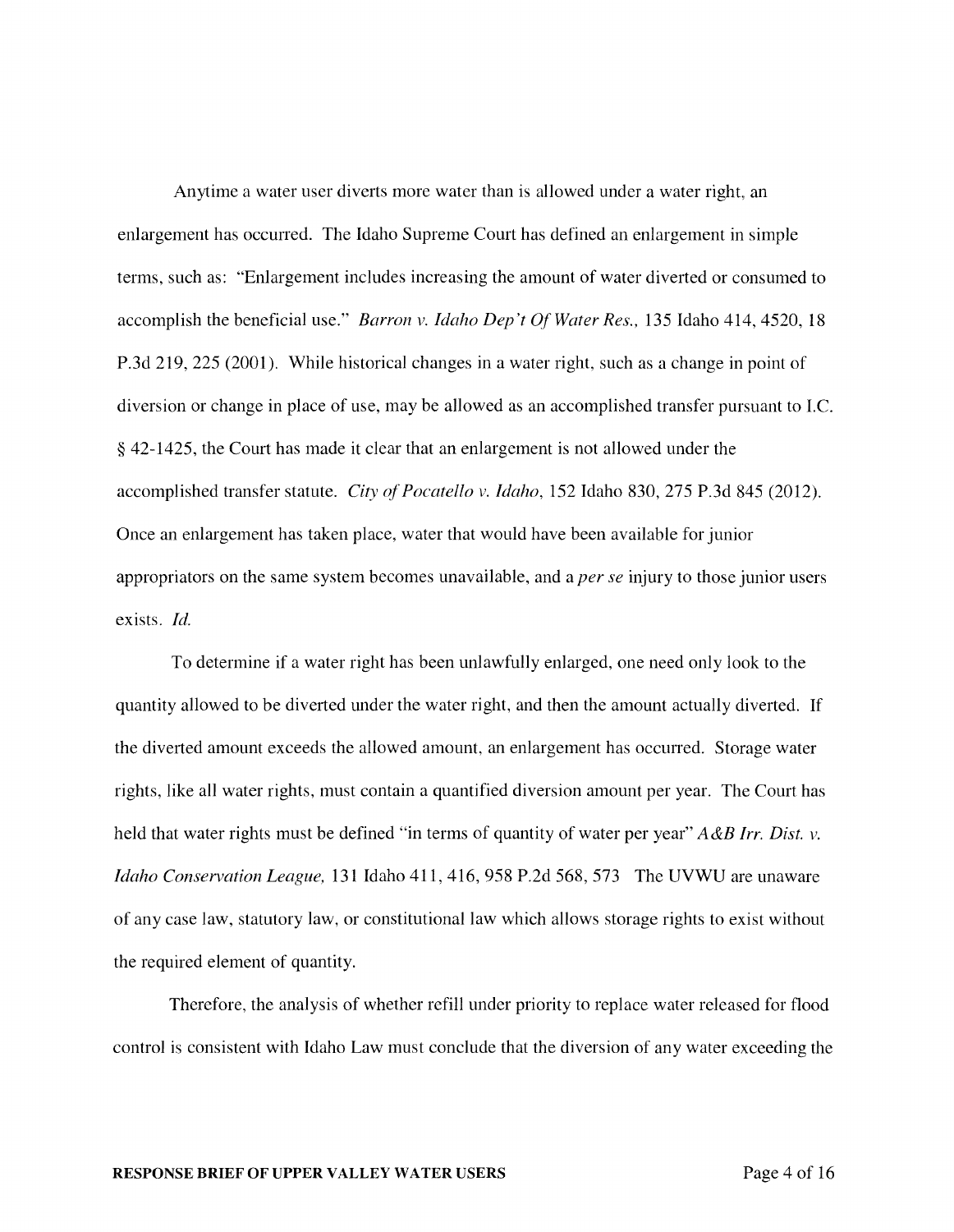decreed quantity is an enlargement and inconsistent with the law. If the decreed quantity of water is diverted for a storage right, any other diversion under the right must be considered an enlargement. The District Court properly stated that "it is the quantity element of a water right that defines the duration of priority administration during its authorized period of use." *Memorandum Decision* at 11 (R. 893).

On the other side, Appellants argue for a water right that in its very nature is of an uncertain amount, and one that is vague and fluctuating-depending on the water flows of any given year. Appellants are asking for the ability to fill under priority without a quantity limit. Such action is not supported by Idaho law, including the prior appropriation doctrine.

The Court has recognized the requirement that a water right be defined in terms of quantity of water per year is "essential to the establishment and granting of a water right." *A&B Irr. Dist.,* 131 Idaho at 411,958 P.2d at 573. The Court has further held that language which eliminates the quantity element "vitiates the existence of a legal water right." *State v. ICL,* 131 Idaho 329,333,055 P.2d 1108, 1112 (1998).

It is clear that if senior storage reservoirs such as American Falls are allowed priority "refill," there will be no real limit on the quantity they can divert for storage. There would be no "term of quantity" to define the right, because they would have the ability to continuously store water, well after their annual water storage limit had been reached. Any additional storage would be a full or partial "refill" of the decreed quantity. If the priority date for the refill were to be listed as the initial priority date for the water right itself, the reservoirs in question would have an unprecedented ability to curtail junior rights in order to allow "refill" regardless of whether it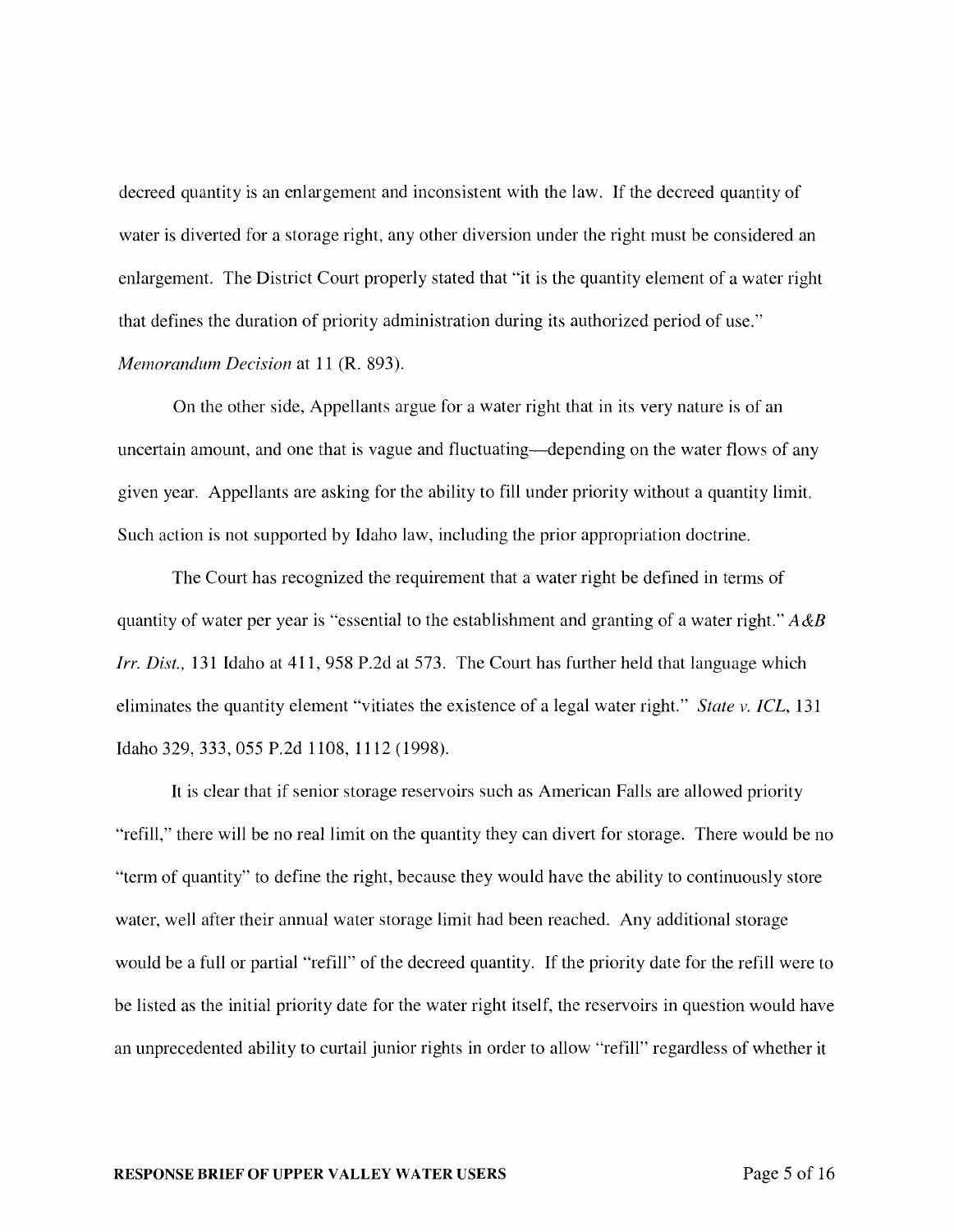was as a result of flood control refill or otherwise.

The rights of the various storage reservoirs, just as with natural flow rights, are based upon "first in time is first in right" or the doctrine of prior appropriation. Therefore, once a senior storage right is filled, the junior storage right is allowed to "turn on" or to begin to fill. If the Courts adopted Appellants' argument of "refill with priority", then even though the full quantity of the acre foot storage right was originally filled, and the junior storage right would otherwise begin to fill, it would not be allowed to do so until the very last acre foot of storage was refilled by the senior storage right. Clearly, this would significantly impact and injure the junior storage right holder in a manner which modifies the historical way in which the junior rights were developed and administered. Furthermore, because of the virtual impossibility of re-filling the flood controlled reservoir to the "last acre foot" due to the concurrent demands for releases from the senior natural flow water users at the same time as the re-fill is occurring, the junior storage rights would be further impacted and injured.

The result would be that the quantity of water diverted for a storage right would not be determined by the quantity of water defined by the storage water right, but would be determined by the quantity of water released for flood control. It is impossible to administer a water right that does not properly include the elements of a water right, especially the quantity element. If the decreed quantity is less that the quantity actually diverted, the Water Master will not have the ability to properly take account of amounts diverted in relation to the other users on the system. It would create uncertainty for junior users and destroy what stability and predictability there is in the system. If a junior water user doesn't know what the senior water user is going to divert,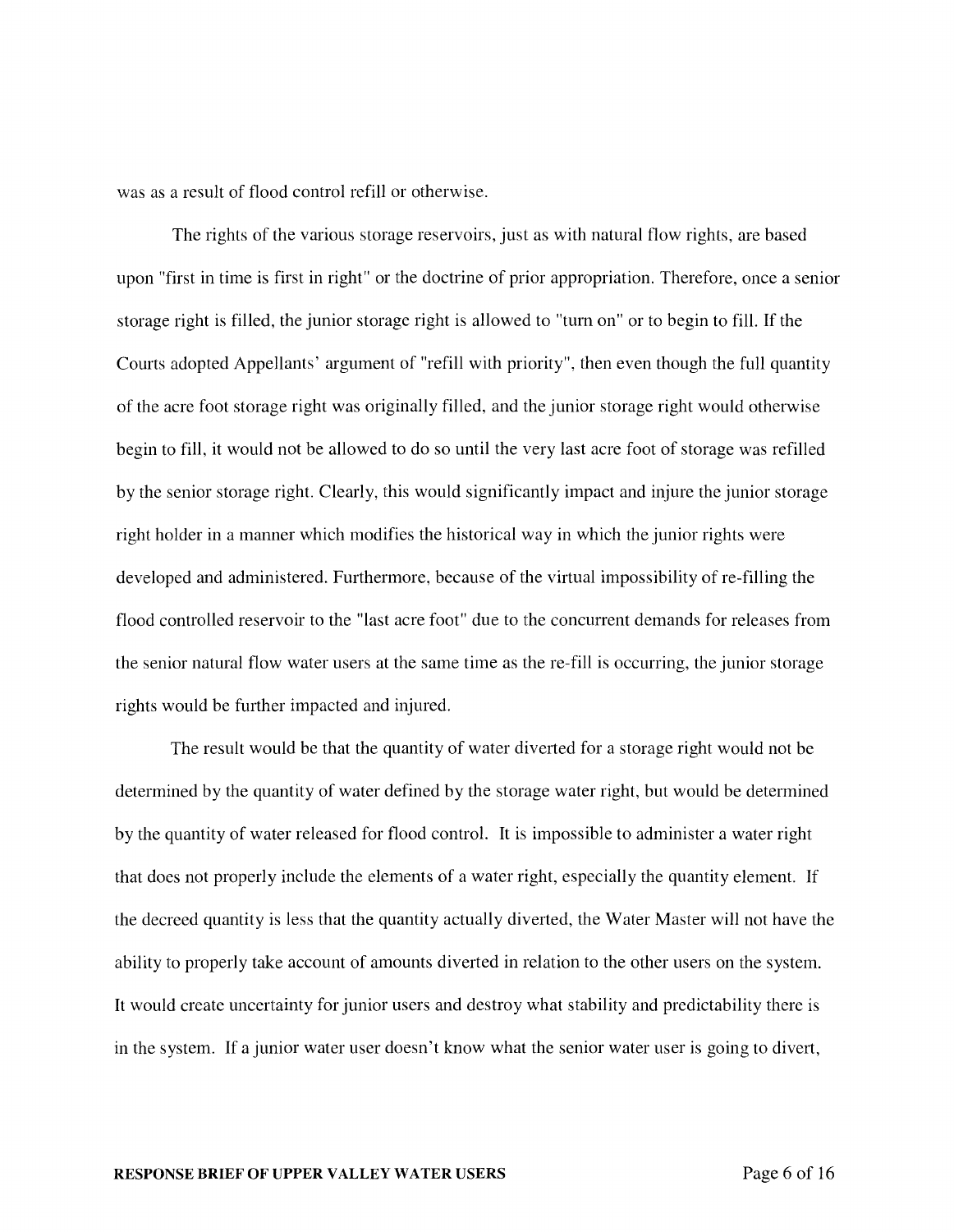he can't predict what water will be available to him for the year and as such will be unable to plan accordingly. Furthermore, it defeats the reason for having multiple storage systems on the river if the senior storage right is in priority well beyond its original storage right.

Just as junior water right holders are subject to the priority of their water rights, senior storage right holders are subject to the terms of their individual contracts with any applicable governmental agency such as the Bureau of Reclamation. Therefore, a contract requiring special terms such as flood control releases should be deemed to be "part of the deal" which came with the right to store in that particular reservoir. One holding such rights in a reservoir which requires significant flood control obligations, must abide with such restrictions just as a junior water right holder must abide with its junior priority date.

For these reasons, the District Court's is correct in its decision to limit storage water rights to one priority fill.

### III. Initial Fill of a Storage Water Right is Complete When the Total Quantity That Has Been Accounted to Storage Equals the Decreed Quantity of the Storage Water Right

Appellants have taken issue with the District Court's decision to limit its ruling to the issue of the right to refill. The District Court declined to rule how an initial fill is measured, stating "the issue of when a storage water right is filled does not lend itself to a basin-wide proceeding." The District Court supported that decision because it determined that the "issue of fill may require factual inquiries, investigation and record development specific to a given reservoir." *Memorandum Decision* at 11. (R. 893).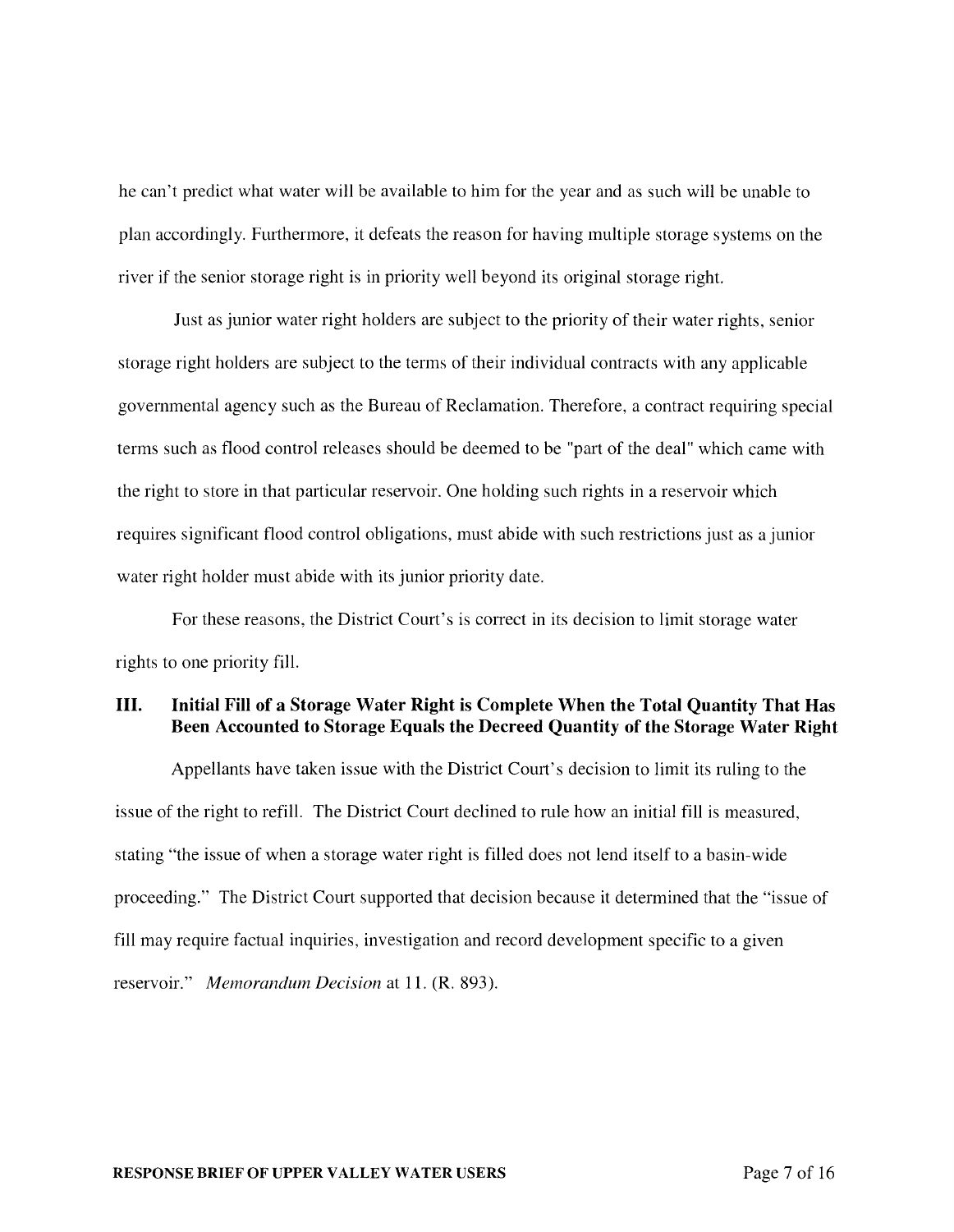The District Court did, however, determine the meaning of the root term, "fill" to mean "to satisfy or to meet." *Memorandum Decision* at 9 (quoting *The American Heritage Dictionary of the English Language)* (R. 891). The District Court expanded on this stating that "the term 'fill' may be used to describe (1) a reservoir physically filling with water, or (2) the decreed volume of a storage water right being satisfied (i.e. when the total quantity that has been accounted to storage equals the decreed quantity.) *Id.* 

The UVWU agree with the District Court's assessment that the term "fill" may be used to describe the decreed volume of a storage water right being satisfied. When the total quantity of water entering a reservoir which has been accounted to storage equals the decreed quantity on the water right, the storage water right under priority is filled. Water "accounted to storage" can be simply stated as follows: natural flow arising above and entering a reservoir, if not presently required to fill a senior right below the reservoir, is considered stored to that reservoir's water right. In other words, there is no storage of water until the volume of water leaving the reservoir to meet senior downstream rights is less than the volume of water entering the reservoir. Such an assessment is simple, functional, and employs logic and common sense. If this Court determines a need to address the issue of fill, the District Court's assessment of the term "fill", used as an official, working definition does not require any further factual inquiries, investigation or record development.

### IV. Once a Storage Right Holder has Filled Once Under Priority, It May Refill Outside of Priority if Such Refill Does Not Impair Other Water Rights.

The UVWU does not contend that a reservoir may only fill one time, but rather that a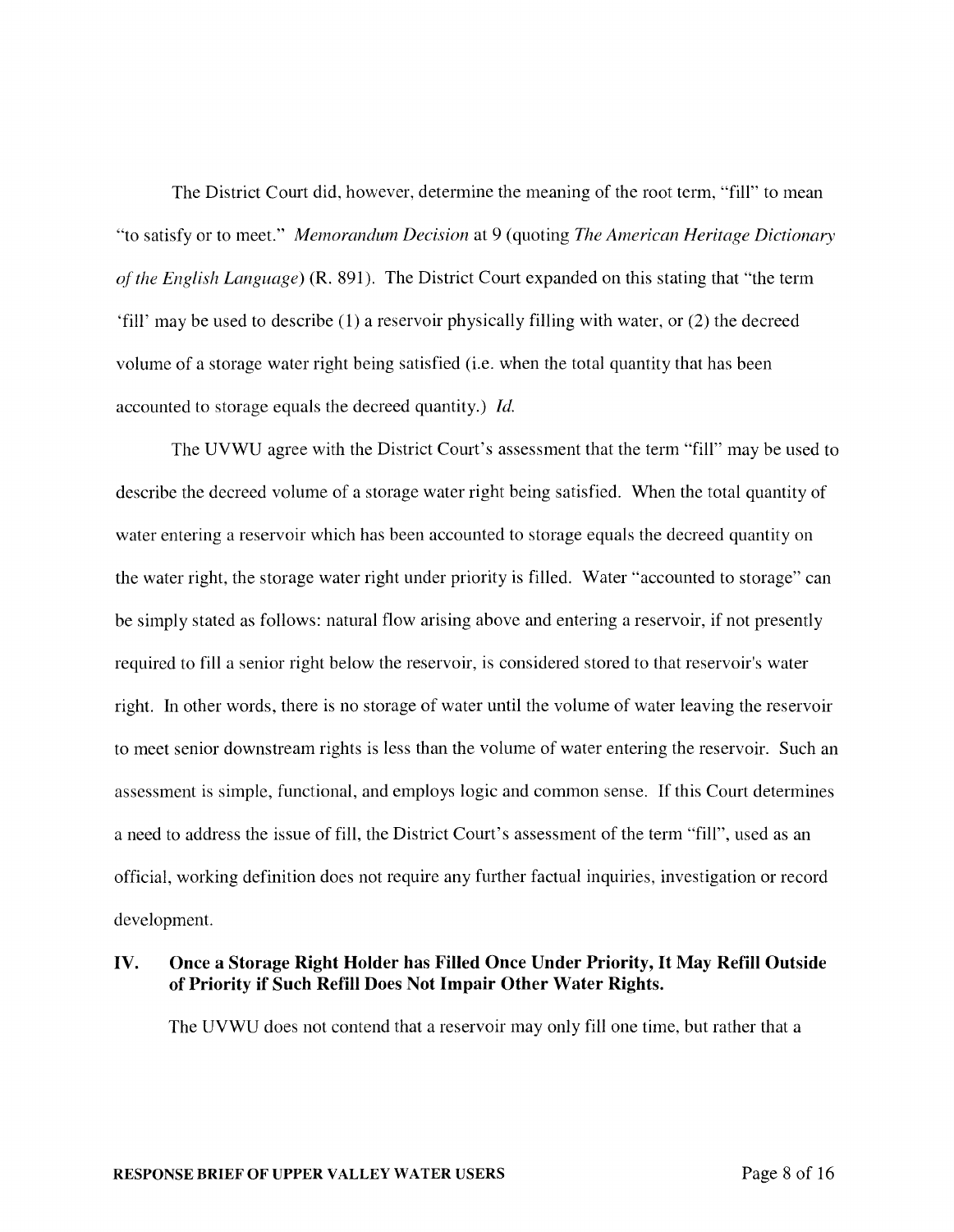reservoir may only fill a water right under priority one time. UVWU concurs with the United States analysis when it stated:

As is noted below, in prior briefing no party has disputed Reclamation's ability to refill its reservoirs; the issue has been whether refill may be done under the priority of Reclamation's storage water rights. By emphasizing that the issue before the Court is whether "refill" can occur in priority, the Court effectively affirmed that no remark is necessary for "refill" done using water that can be stored without injury to other water rights.

#### *United States' Opening Brief on Basin-Wide Issue No. 17, at 1 n.1 (R. 382)*

A reservoir may catch excess water and "refill" so long as such refill does not harm other water rights. In fact, UVWU submits that such a right of non-priority refill is inherent within a storage right and should be memorialized within the element portion of each storage decree. Such action is "necessary for the definition of the right, for clarification of any element of a right, or for administration of the right by the director." Idaho Code § 42-1411(2)(j) *see also id.*  § 42-1412(6) ("The Decree shall contain or incorporate a statement of each element of a water right as stated in subsections (2) and (3) of section 42-1411, Idaho Code, as applicable."). It is also the position of the UVWU that because this issue has been before the District Court and is now appealed to this Supreme Court, that this Court, by a confirming order, can and should clarify the non-priority refill right of all storage water rights, thus alleviating the need to re-open each of the storage right partial decrees in the adjudication.

Non-priority refill would not constitute an enlargement. As defined above, an enlargement of a water right occurs when the quantity of water diverted for a water right exceeds the decreed quantity. Insofar as refill occurs without being attached to a priority date, (as the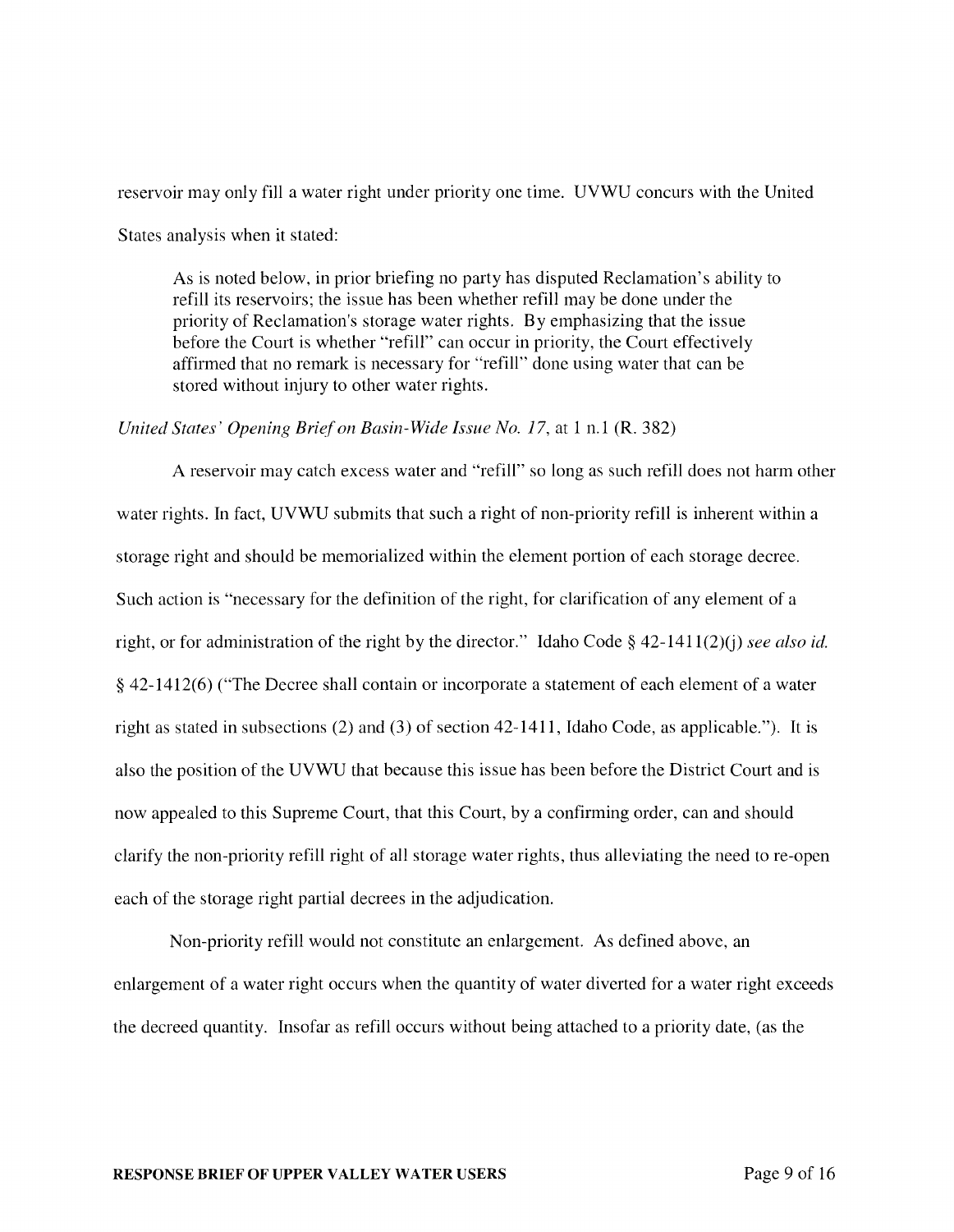UVWU contend that refill procedures have historically occurred) it is simply incidental to that water right, and relies solely on the availability of excess water. If the refill is only incidental to the water right, it cannot be an enlargement of that right.

Appellants' problem comes because they wanted to have their cake and eat it too. Appellants are trying to use flood control operations as a vehicle to enlarge their water rights, directly in contradiction with well established principles of the prior appropriation doctrine and Idaho law. As stated above, the end result of stored water being released for flood control, or any other purpose for that matter, is that junior water rights would be harmed or diminished if a reservoir is able to fill, under priority, more than once.

Interestingly, Appellants are now trying to argue their way out of a position they have already been in for many years. Historically, Appellants have refilled their reservoirs by catching incidental, non-priority water-water that does not harm other water right holders. Appellants have successfully used this method of refill without issue for years. Appellants' many efforts to achieve their desire to refill an unquantifiable amount of water under priority (to the detriment of other water right holders) have merely brought them to the same place they started-refilling outside of priority, so long as such refill is incidental to other water rights.

Finally, one only needs to address the logic of the current issue before this Court: the refill following releases for "flood control". Why else would there be a flood control release but for the fact that the reservoir is expecting to have significant water enter its system from substantial snowpack or rain events occurring above the releasing reservoir? Therefore, assuming the flood control releases are consistent with the amount of anticipated floods, the non-priority

#### **RESPONSE BRIEF OF UPPER VALLEY WATER USERS** Page 10 of 16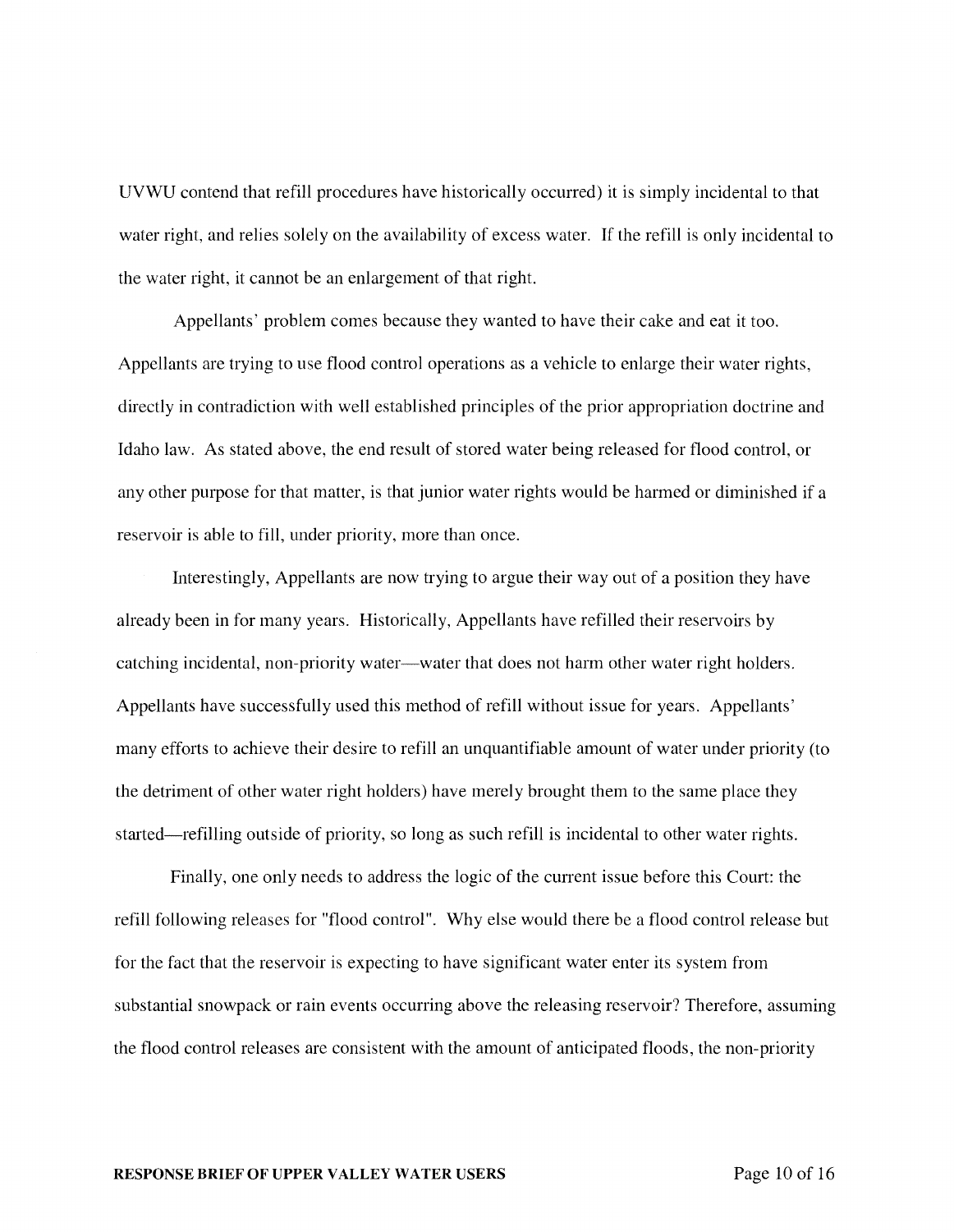fill right of the releasing reservoir should not be impacted and the reservoir will fill again without the need for a priority right. In such event, the system literally becomes a "catch as catch can" system allowing each reservoir the ability to refill or even re-release under additional flood control.

### V. The Right of Non-Priority Refill Should be Memorialized in the Element Portion of the Partial Decrees in the Snake River Basin Adjudication and confirmed by the Supreme Court.

The UVWU support non-priority refill operations. The UVWU concur with all other parties in recognizing the importance of refill. While the UVWU believe that priority refill is inconsistent with Idaho law, as argued above, the UVWU wish to emphasize the importance of this Court explicitly recognizing the right to non-priority refill in its decision. Because the UVWU contend that non-priority refill is not an enlargement of the right itself, but rather an incidental ability to refill once all junior users have had their rights filled, it is necessary, for proper administration, for either a court order of confirmation or for a remark to that effect to be listed in the right.

#### **CONCLUSION**

The District Court properly decided that Appellants cannot fill under priority more than once. A senior storage water right holder may not refill his storage water right under priority before junior appropriators' water rights are satisfied.

The District Court also properly assessed the term "fill", as stated above. To the extent that a working definition of the term fill is useful this case, the District Court's assessment of the term "fill", used as an official, working definition does not require any further factual inquiries,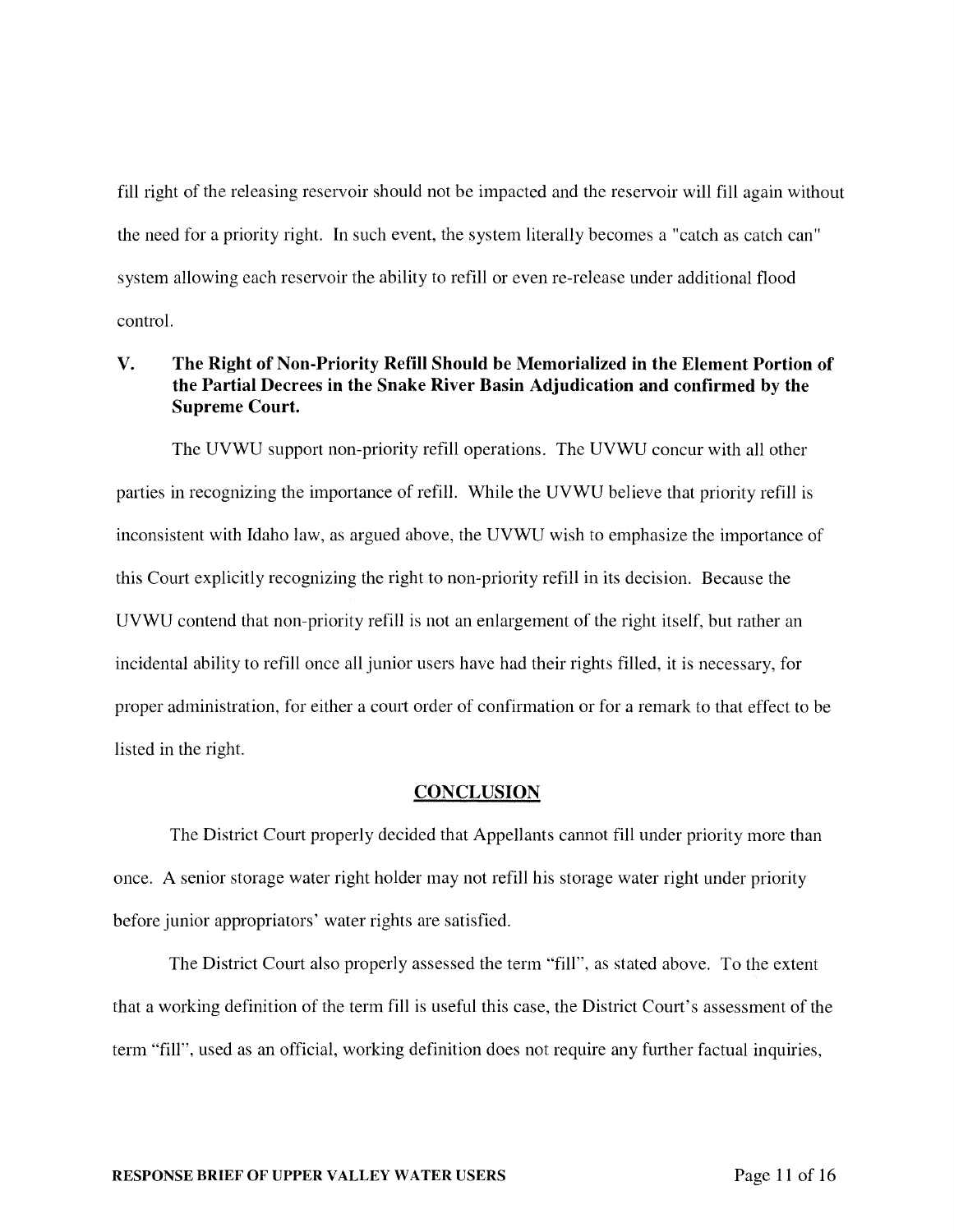investigation or record development.

Appellants have aggressively sought to bolster their own surface water rights, to the detriment of other water right holders, in conflict with well established Idaho water principles. They have done so when they already had an accepted and functional method to refill their reservoirs. In so doing, Appellants have demonstrated a real need for this Court to officially confirm a reservoir's right to non-priority refill.

RESPECTFULLY SUBMITTED this 23<sup>rd</sup> day of October, 2013.

 $JerryR$ . Rigby Attorneys for Upper Valley Water Users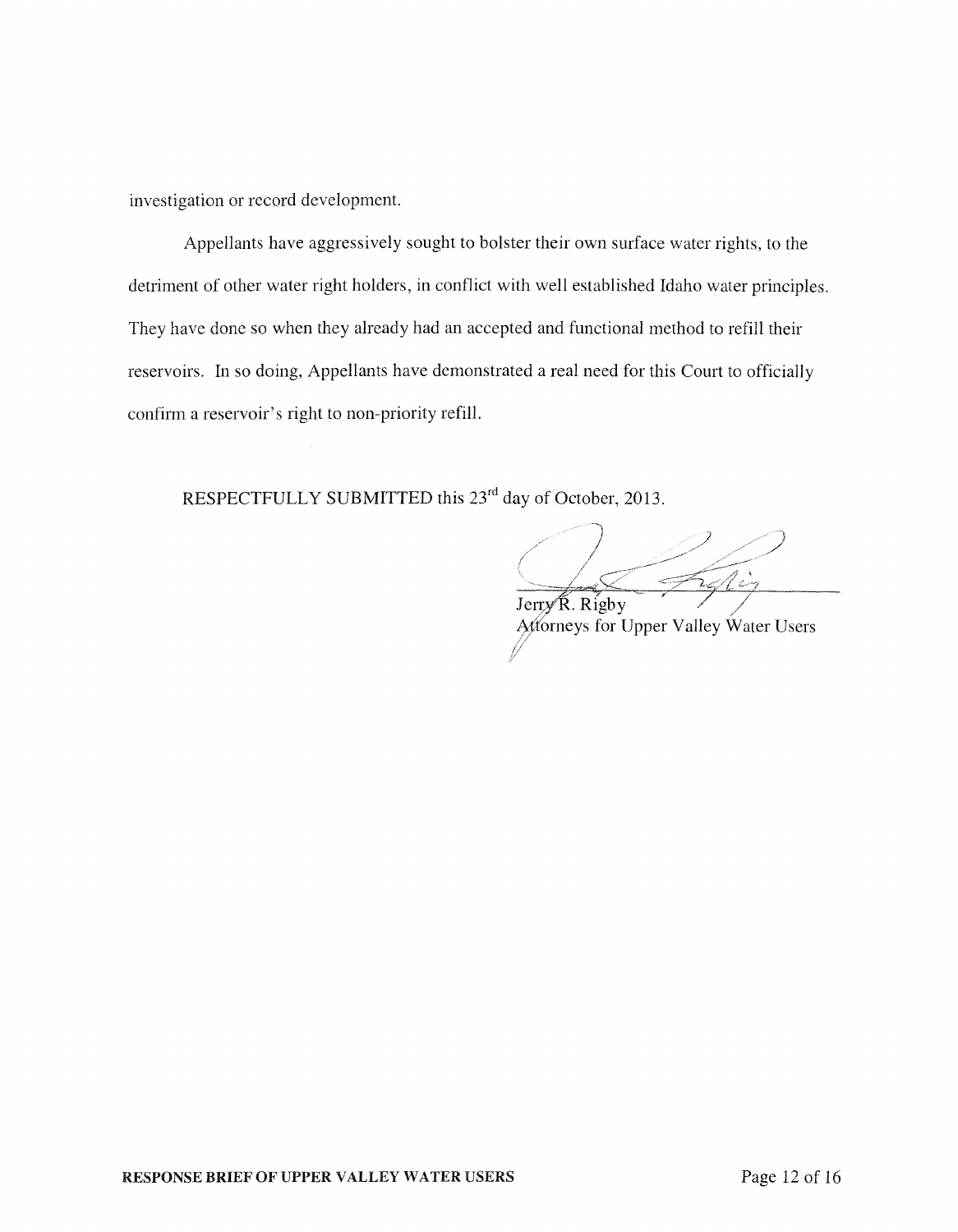#### CERTIFICATE OF SERVICE

I HEREBY CERTIFY that on the 23rd day of October, 2013, the foregoing was served as follows:

Gary L. Spackman Director Idaho Department of Water Resources The Idaho Water Center PO Box 83720 Boise ID 83720-0098 Facsimile: (208) 287-6700 gary. spackman @idwr.idaho.gov

IDWR Document Depository Idaho Department of Water Resources PO Box 83720 Boise ID 83720-0098 garrick.baxter@idwr.idaho.gov

David L. Negri, Esq. Trial Attorney Environment and Natural Resources Division U.S. Department of Justice 550 W Fort St, MSC 033 Boise ID 83724 Facsimile: (208) 334-1414 david.negri@usdoj.gov

John K. Simpson, Esq. Travis L. Thompson, Esq. Paul L. Arrington, Esq. Barker Rosholt & Simpson LLP 195 River Vista PI, Ste 204 Twin Falls ID 83301-3029 Facsimile: (208) 735-2444 jks@idahowaters.com tlt@idahowaters.com pla@idahowaters.com



U. S. Mail Hand Delivered Overnight Mail Facsimile E-mail

 $\Box$  $\Box$  $\Box$  $\Box$  $\boxtimes$ 

U. S. Mail Hand Delivered Overnight Mail Facsimile E-mail



u. S. Mail Hand Delivered Overnight Mail Facsimile E-mail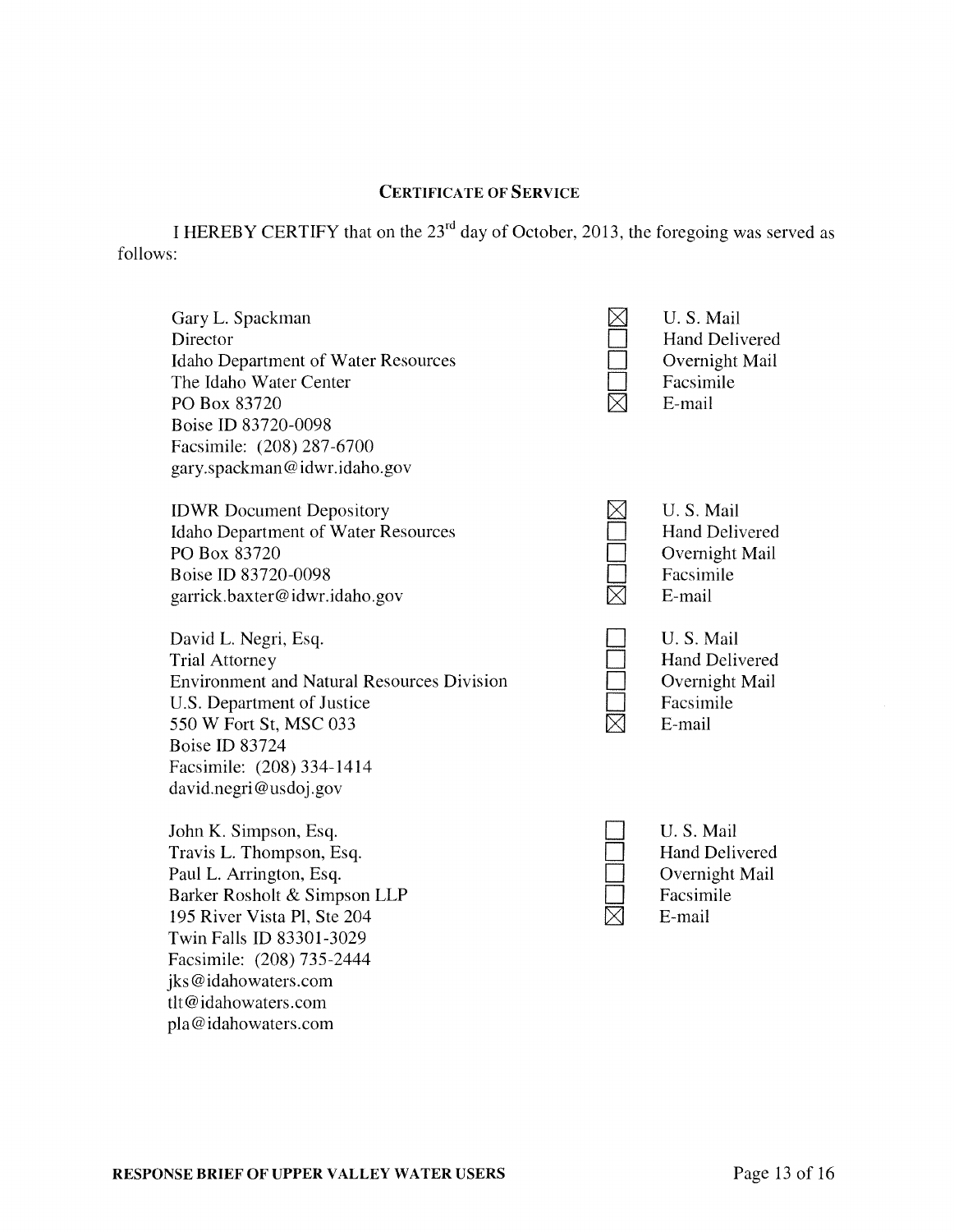Albert P. Barker, Esq. D. S. Mail U. S. Mail U. S. Mail U. S. Mail U. S. Mail U. S. Mail U. S. Mail U. S. Mail Shelley M. Davis, Esq. <br>Barker Rosholt & Simpson, LLP Delivered Delivered Delivered Barker Rosholt & Simpson, LLP  $\Box$  Overnight D Overnight Mail D Overnight PO Box 2139 **D** Facsim<br>Boise ID 83701-2139 **D** Facsim Boise ID 83701-2139 Facsimile: (208) 344-6034 apb@ idahowaters. com smd@idahowaters.com

Christopher H. Meyer [ISB No. 4461] U.S. Mail U.S. Mail U.S. Mail U.S. Mail Michael P. Lawrence [ISB No. 7288] Hand Delivered<br>GIVENS PURSLEY LLP Dvernight Mail GIVENS PURSLEY LLP<br>
601 W Bannock St<br>
Facsimile 601 W Bannock St Facsim<br>Boise, ID 83702  $\boxtimes$  E-mail Boise, ID 83702  $ChristMeyer@givenspureley.com$ mpl@givenspursley.com

Randall C. Budge, Esq.  $\Box$  U. S. Mail U. S. Mail U. S. Mail U. S. Mail U. S. Mail U. S. Mail U. S. Mail U. S. Mail U. S. Mail U. S. Mail U. S. Mail U. S. Mail U. S. Mail U. S. Mail U. S. Mail U. S. Mail U. S. Mail U. S. M Thomas J. Budge, Esq. <br>
Racine Olson Nye Budge & Bailey, Chtd. Delivered Delivered Overnight Mail Racine Olson Nye Budge & Bailey, Chtd. D Overnight D Overnight PO Box 1391 PO Box 1391  $\Box$  Facsimile Pocatello ID 83204-1391  $\boxtimes$  E-mail Facsimile: (208) 232-6109 rcb@racinelaw.net

Clive J. Strong, Esq. D U. S. Mail U. S. Mail U. S. Mail U. S. Mail U. S. Mail U. S. Mail U. S. Mail U. S. Mail U. S. Mail U. S. Mail U. S. Mail U. S. Mail U. S. Mail U. S. Mail U. S. Mail U. S. Mail U. S. Mail U. S. Mail Michael C. Orr, Esq. [10] Hand Delivered Deputy Attorney General Property Attorney General Property Attorney General Property Attorney General Property Attorney General Property Attorney General Property Attorney General P Deputy Attorney General Deputy Attorney General Deputy Attorney General D Overnight D Overnight D Overnight Natural Resources Central Office<br>  $\Box$  E-mail Diffice  $\Box$  Facsim<br>  $\Box$  E-mail Office of the Attorney General PO Box 83720 Boise ID 83720-0010 Facsimile: (208) 334-2690 clive.strong@ag.idaho.gov michael.orr@ag.idaho.gov





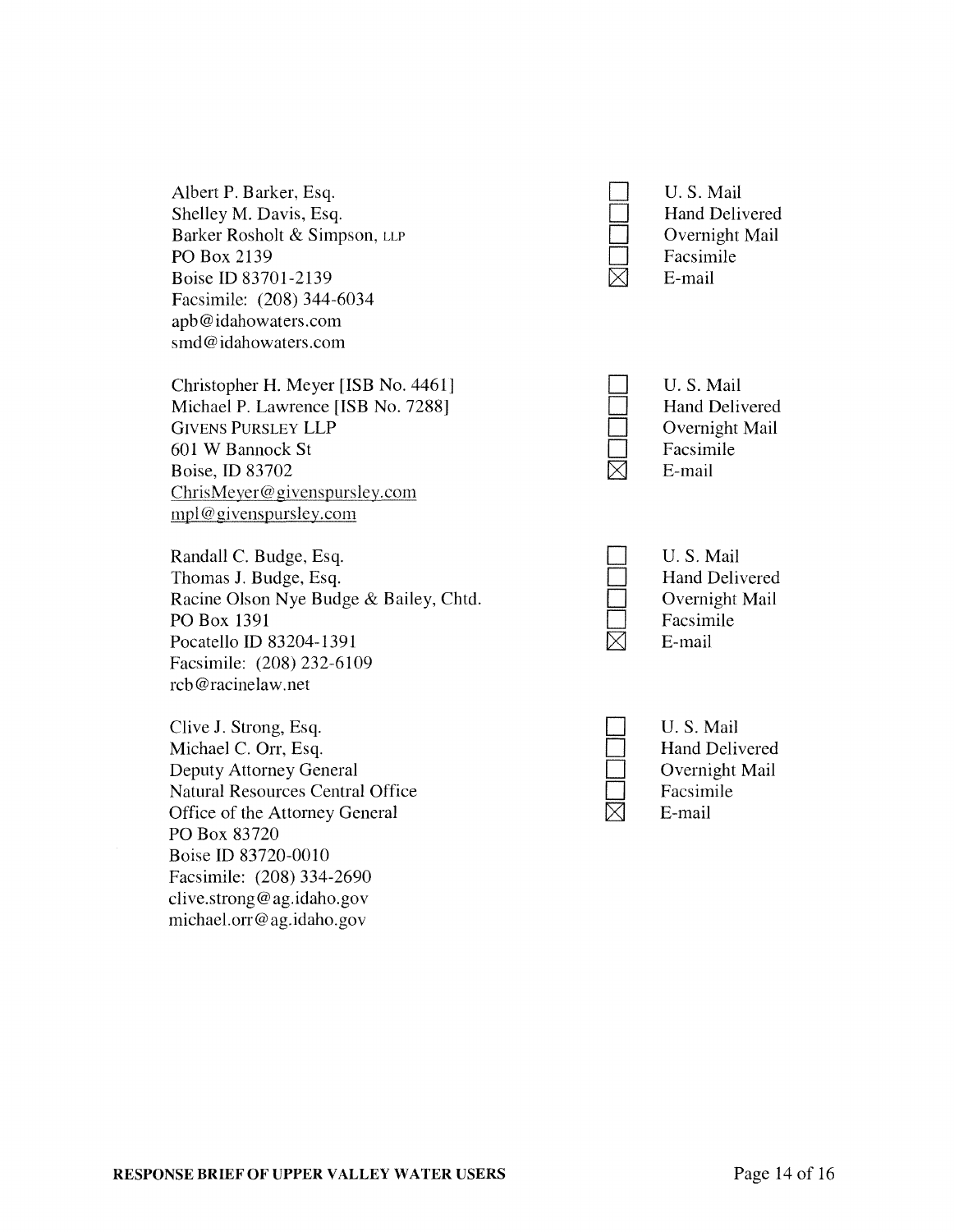Josephine P. Beeman, Esq. D U. S. Mail U. S. Mail U. S. Mail Beeman & Associates PC Beeman & Associates PC 409 W Jefferson St<br>
Boise ID 83702-6049<br>
Boise ID 83702-6049 Boise, ID 83702-6049 Facsim E-mail Facsim E-mail Facsim  $\boxtimes$  Facsim Facsimile:  $(208) 331 - 0954$   $\Box$ jo.beeman@beemanlaw.com

James C. Tucker, Esq. D U. S. Mail U. S. Mail U. S. Mail U. S. Mail Idaho Power Company PO Box 70 Overnight Mail<br>Roise ID 83707-5627 Conservation Conservation Conservation Conservation Conservation Conservation Conservation Conservation Conservation Conservation Conservation Conservation Conservation Conserva Boise, ID 83707-5627 Facsimile:  $(208)$  388-6935  $\Box$  Facsimile:  $(208)$  388-6935 Facsimile: (208) 388-6935 jamestucker@idahopower.com

Scott L. Campbell, Esq. D U. S. Mail<br>Andrew J. Waldera, Esq. D and Delivered Andrew J. Waldera, Esq. [1] Hand Delivered Moffatt Thomas Barrett Rock & Fields, Chtd. [2015] Delivered Moffatt Thomas Barrett Rock & Fields, Chtd. Department Overnight<br>PO Box 829 Facsimile PO Box 829 Facsim  $\Box$  Facsim<br>
Roise ID 83701-0829  $\Box$  E-mail Boise ID 83701-0829 Facsimile: (208) 385-5384 slc@moffatt.com ajw@moffatt.com

C. Tom Arkoosh, Esq. D U. S. Mail<br>Arkoosh Law Offices and Delivered Hand Delivered Arkoosh Law Offices PO Box 2900 D Overnight Mail<br>Roise ID 83701 Boise D 83701 Boise ID 83701 Facsim<br>
Facsimile: (208) 343-5456  $\boxtimes$  E-mail Facsimile:  $(208)$  343-5456  $\blacksquare$ tom.arkoosh@arkoosh.com

W. Kent Fletcher, Esq. D U. S. Mail<br>Fletcher Law Office **Example 20** U. S. Mail Hand Delivered Fletcher Law Office PO Box 248 Overnight Mail<br>Rurley ID 83318 Facsimile Burley ID 83318 Facsimile:  $(208)$  878-2548  $\boxtimes$  Facsimile:  $(208)$  878-2548 Facsimile: (208) 878-2548 wkf@pmt.org

| __         |  |
|------------|--|
| ٠<br><br>. |  |
|            |  |
|            |  |